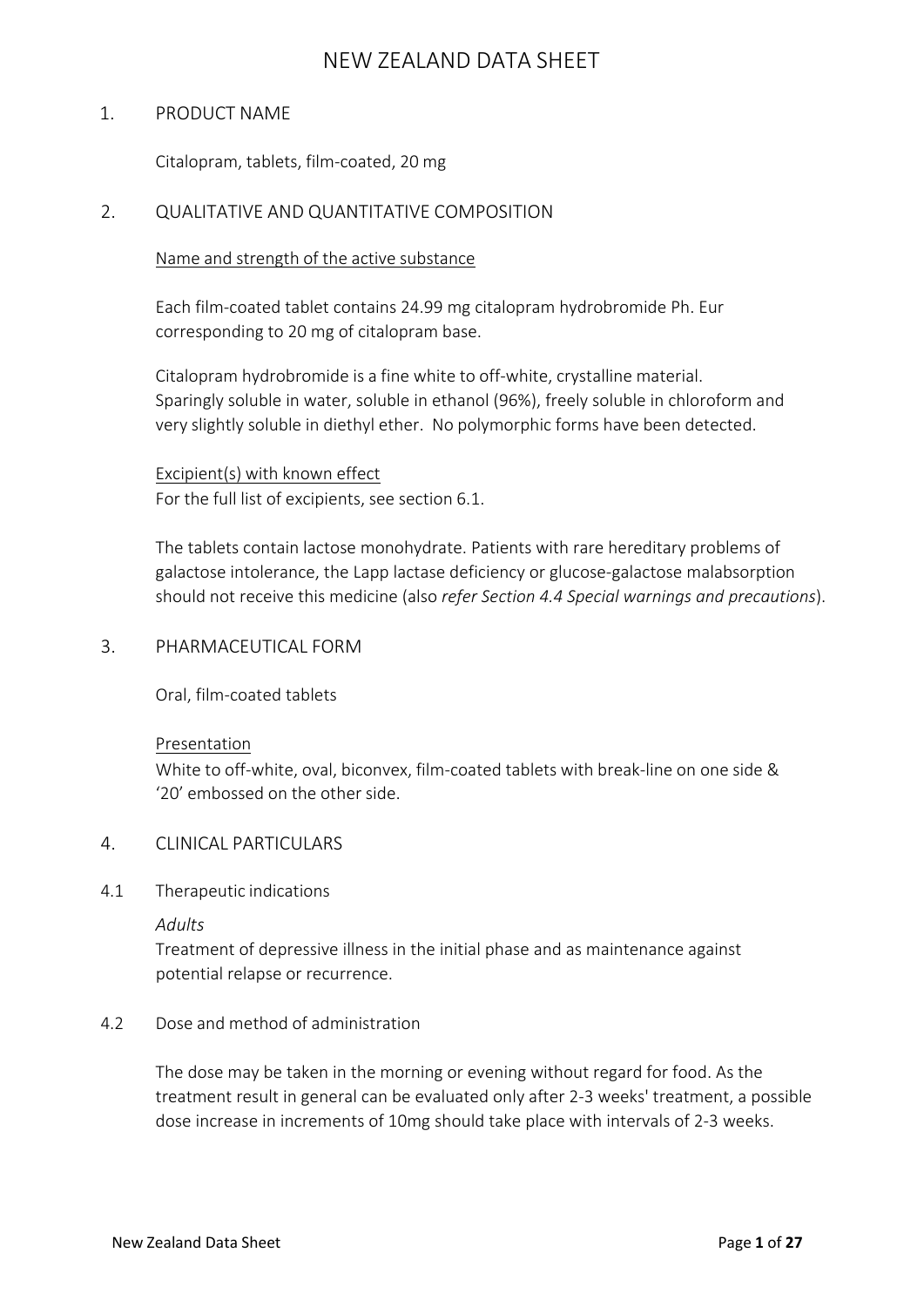## *Adults*

Should be administered as a single oral dose of 20mg daily. Dependent on individual patient response and severity of depression the dose may be increased to a maximum of 40mg daily.

The maximum daily dose of citalopram should not exceed 40mg/day as doses above 40mg/day are associated with an increased risk of QT prolongation.

A maximum dose of 20mg/day is recommended for patients known to be CYP2C19 poor metabolisers or in patients taking cimetidine or other CYP2C19 inhibitors.

A dose of 20mg/day is recommended for patients with hepatic impairment and patients aged >60 years. A dose of 40mg/day should be only used for non-respondingpatients.

# *Poor metabolisers of CYP2C19*

An initial dose of 10mg daily during the first two weeks of treatment is recommended for patients who are known to be poor metabolisers with respect to CYP2C19. A maximum dose of 20mg/day is recommended for patients known to be CYP2C19 poor metabolisers depending on individual patient response. For patients taking CYP2C19 inhibitors eg. cimetidine and omeprazole, the citalopram dose should not exceed the maximum dose of 20mg/day.

## *Elderly patients*

The starting dose is 10mg/day. The dose can be increased by 10mg to a maximum of 20mg/day.

# *Use in children and adolescents (under 18 years of age)*

Safety and efficacy have not been established in this population. Consequently, citalopram should not be used in children and adolescents under 18 years of age (*referSection 4.4 Special warnings and precautions for use*).

### *Reduced hepatic function*

A dose of 20mg/day is recommended for patients with hepatic impairment and patients aged >60 years. A dose of 40mg/day should only be used for non-responding patients.

### *Reduced renal function*

Dosage adjustment is not necessary in patients with mild or moderate renal impairment. No information is available on treatment of patients with severely reduced renal function (creatinine clearance < 20 mL/min.).

### *Duration of treatment*

The anti-depressive effect usually sets in after 2 to 4 weeks. A treatment period of at least six months is usually necessary to provide adequate maintenance against the potential for relapse.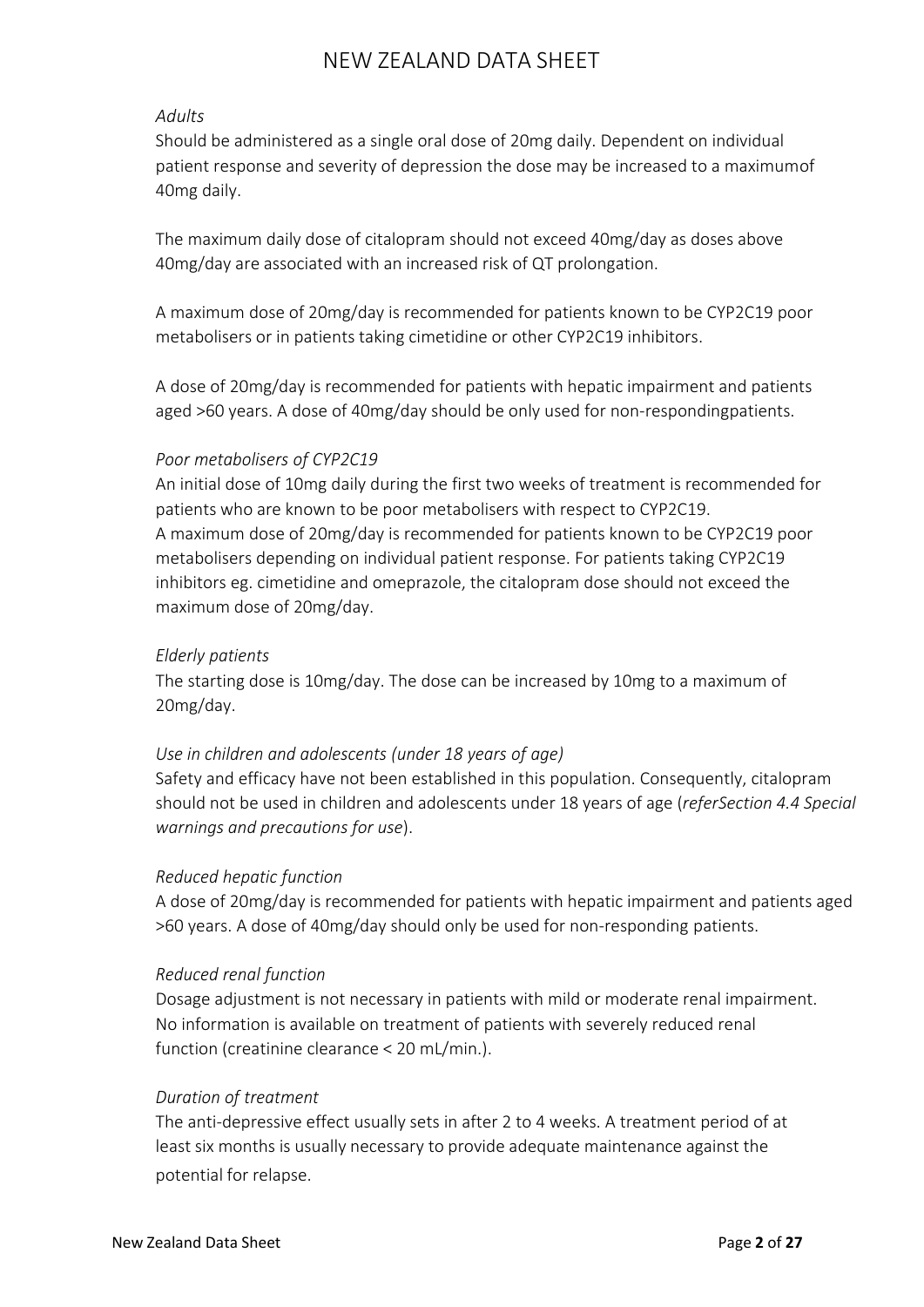There have been post-marketing reports of withdrawal reactions with citalopram, as with the other SSRIs. If discontinuation is contemplated, the dose should be tapered gradually over several weeks, according to the patient's need.

## *Withdrawal symptoms seen on discontinuation of SSRIs*

Withdrawal symptoms when treatment is discontinued are common, particularly if discontinuation is abrupt.

The risk of withdrawal symptoms may be dependent on several factors including the duration and dose of therapy and the rate of dose reduction. Dizziness, sensory disturbances (including paraesthesia), sleep disturbances (including insomnia and intensedreams), agitation or anxiety, nausea and/or vomiting, tremor, confusion, sweating, headache, diarrhoea, palpitations, emotional instability, irritability and visual disturbances are the most commonly reported reactions. Generally, these symptoms are mild to moderate, however, in some patients they may be severe in intensity.

They usually occur within the first few days of discontinuing treatment, but there have been very rare reports of such symptoms in patients who have inadvertently missed a dose.

Generally, these symptoms are self-limiting and usually resolve within 2 weeks, though insome individuals they may be prolonged (2-3 months or more). It is therefore advised that citalopram should be gradually tapered when discontinuing treatment over a period of several weeks or months, according to the patient's needs.

- 4.3 Contraindications
	- Hypersensitivity to citalopram and any excipients in Citalopram film-coated tablets (*refer Section 6.1 list of excipients*).
	- Concurrent administration of citalopram and Monoamine Oxidase Inhibitors - Citalopram should not be used in combination with monoamine oxidase inhibitors (MAOI) or the reversible MAOI (RIMA), moclobemide, or within 14 days of discontinuing treatment with a MAOI, and at least one day after discontinuing treatment with the RIMA, moclobemide. Similarly, at least 14 days should be allowed after stopping citalopram before starting a MAOI or RIMA. Cases of seriousreactions, such as potentially life-threatening serotonin syndrome (characterised by neuromuscular excitation, altered mental status and autonomic dysfunction) have been reported in patients receiving an SSRI in combination with a MAOI or theRIMA, moclobemide, and in patients who have recently discontinued an SSRI and have been started on a MAOI (*refer Section 4.4 Special warnings and precautions for use*).
		- Concomitant use in patients taking pimozide is contraindicated due to the risk of QT prolongation (*refer Section 4.5 Interaction with other medicines and other forms of interaction*).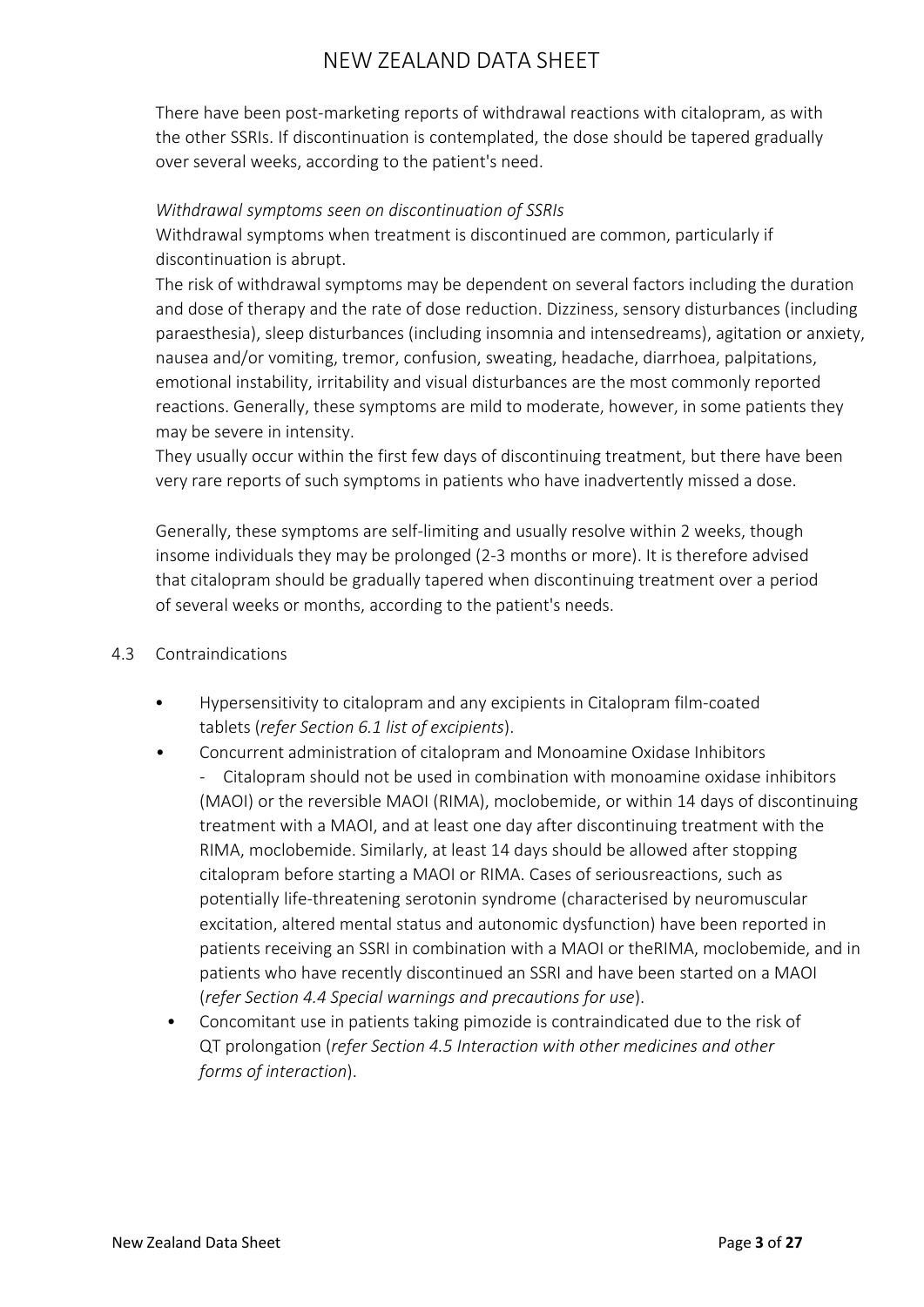#### 4.4 Special warnings and precautions for use

#### *Warnings*

### *Children and adolescents (under 18 years of age)*

In clinical trials, adverse events related to suicidality (suicidal thoughts and suicidal behaviours) and hostility (predominantly aggression, oppositional behaviour and anger)were more frequently observed in children and adolescents treated with SSRIs (and venlafaxine) compared to those treated with placebo. Consequently, citalopram shouldnot be used in children and adolescents less than 18 years of age.

#### *Clinical worsening and suicide risk*

Patients of any age with major depressive disorder may experience worsening of their depression and/or emergence of suicidal ideation and behaviours (suicidality), whetheror not they are taking antidepressant medications, and this risk may persist until significant remission occurs.

As improvement may not occur during the first few weeks or more of treatment, patients should be closely monitored until such improvement occurs. It is general clinical experience that the risk of suicide may increase in the early stages of recovery.

There has been a long-standing concern that some antidepressants may have a role in the emergence of suicidality in some patients. The possible risk of increased suicidality inpatients applies to all classes of antidepressant medicines, as available data are not adequate to exclude this risk for any antidepressant. Therefore, consideration should be given to changing the therapeutic regimen, including possibly discontinuing the medication, in patients whose depression is persistently worse or whose emergent suicidality is severe, abrupt in onset, or was not part of the patients presenting symptoms. Generally, when stopping an antidepressant, doses should be tapered rather than stopped abruptly.

The following symptoms have been reported in adult and paediatric patients being treated with antidepressants for major depressive disorder as well as for other indications, both psychiatric and non-psychiatric: anxiety, agitation, panic attacks, insomnia, irritability, hostility (aggressiveness), impulsivity, akathisia (psychomotor restlessness), hypomania, and mania. Although a causal link between the emergenceof such symptoms and either worsening of depression and/or emergence of suicidal impulses has not been established, consideration should be given to changing the therapeutics regimen, including possibly discontinuing the medication, in patients forwhom such symptoms are severe, abrupt in onset, or were not part of the patient's presenting symptoms.

Because of the possibility of co-morbidity between major depression disorder and other psychiatric and non-psychiatric disorders, the same precautions observed when treating patients with major depressive disorder should be observed when treating patients with other psychiatric and non-psychiatric disorders.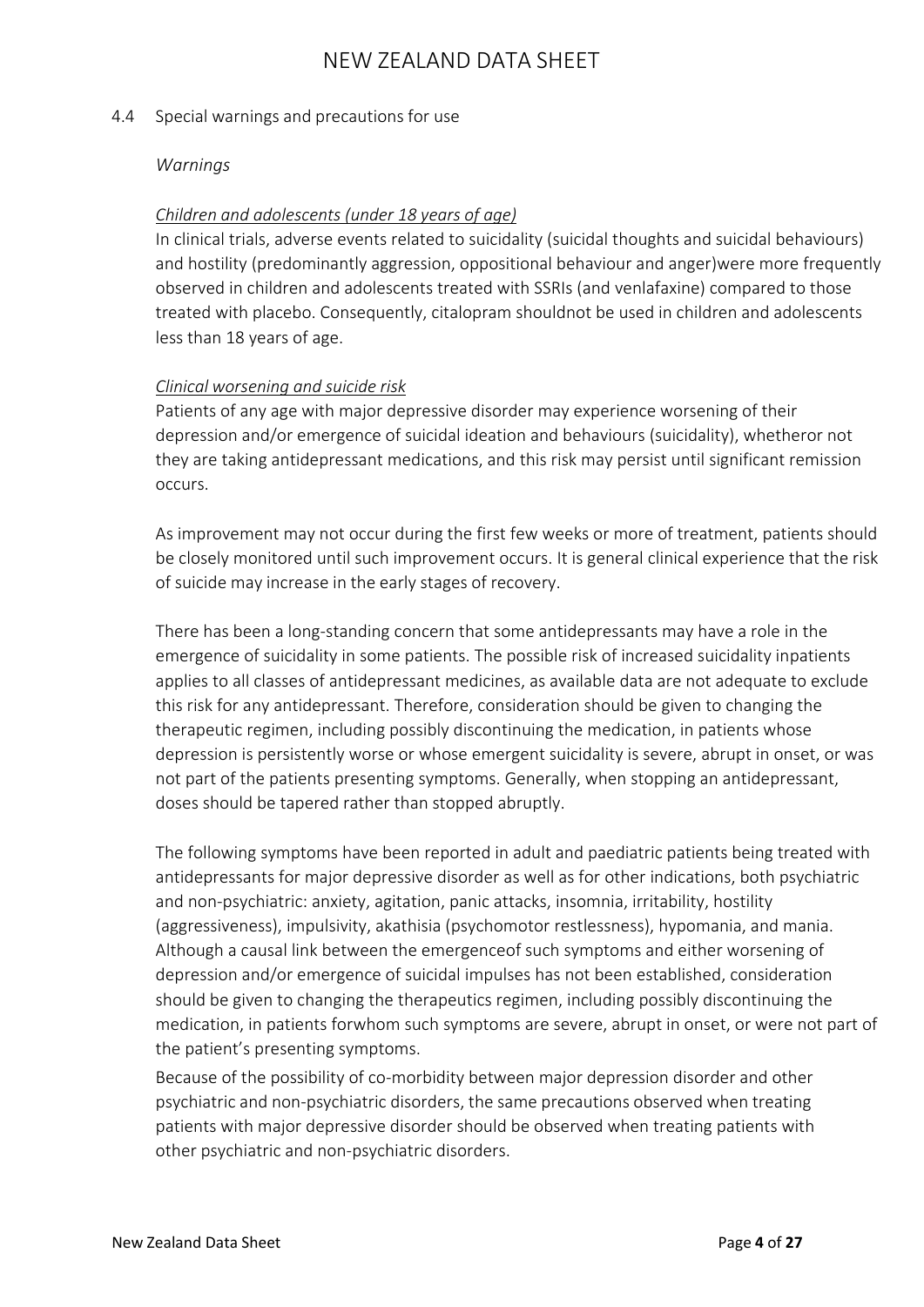Patients with a history of suicide-related events or those exhibiting a significant degree of suicidal ideation prior to commencement of treatment, are at greater risk of suicidal thoughts or suicide attempts and should receive careful monitoring during treatment. In addition, there is a possibility of an increased risk of suicidal behaviour in young adults.

Patients (and caregivers of patients) should be alerted about the need to monitor or the emergence of such events and to seek medical advice immediately if these symptoms present.

# *Mania and bipolar disorder*

A major depressive episode may be the initial presentation of bipolar disorder. It is generally believed (though not established in controlled trials) that treating such an episode with any antidepressant alone may increase the likelihood of a mixed/manic episode in patients at risk of bipolar disorder. Prior to initiating treatment with an antidepressant, patients should be adequately screened to determine if they are at riskfor bipolar disorder. It should be noted that esitalopram is not approved for use in treating bipolar disorder.

## *QT- Prolongation and Torsades de Pointes*

Clinical studies have shown that citalopram use is associated with dose-dependent QT prolongation. In addition, there have been post-marketing reports of QT prolongation and Torsades de Pointes in association with citalopram use.

Citalopram is contraindicated for use in combination with pimozide. Citalopram is not recommended for use in patients at high risk of developing prolongation of the QTc interval. This includes patients with congenital long QT syndrome; structural heart disease or left ventricular dysfunction, concomitant use of other QTc prolonging medicines, bradyarrhythmias, hypokalaemia or severe hypomagnesaemia (or a predisposition to hypokalaemia or hypomagnesaemia because of concomitant illness ormedicine use). However, if citalopram use is considered essential in these patients thencitalopram should be used at the lowest possible dose and ECG monitoring should be undertaken prior to starting treatment, at steady state, after dose increases or after starting any potentially interacting medicine. Hypokalaemia and hypomagnesaemia should be corrected prior to initiation of treatment and periodically monitored.

Patients should be informed of symptoms of arrhythmia (e.g. dizziness, palpitations, syncope or new onset seizures) and should be advised to seek medical assistance if theyoccur. An ECG should be performed in all patients experiencing symptoms that could be indicative of an arrhythmia.

Citalopram should be used in caution in patients with other risk factors for QTc prolongation including age >65 years, female sex, high doses of citalopram and use of medicines that inhibit the metabolism of citalopram. ECG monitoring should beperformed in any patient considered at significant risk for QTc prolongation.

Citalopram should be stopped and specialist advice should be sought in patients who have persistent QTc prolongation >500ms or in whom the QTc interval has increased >60ms during treatment.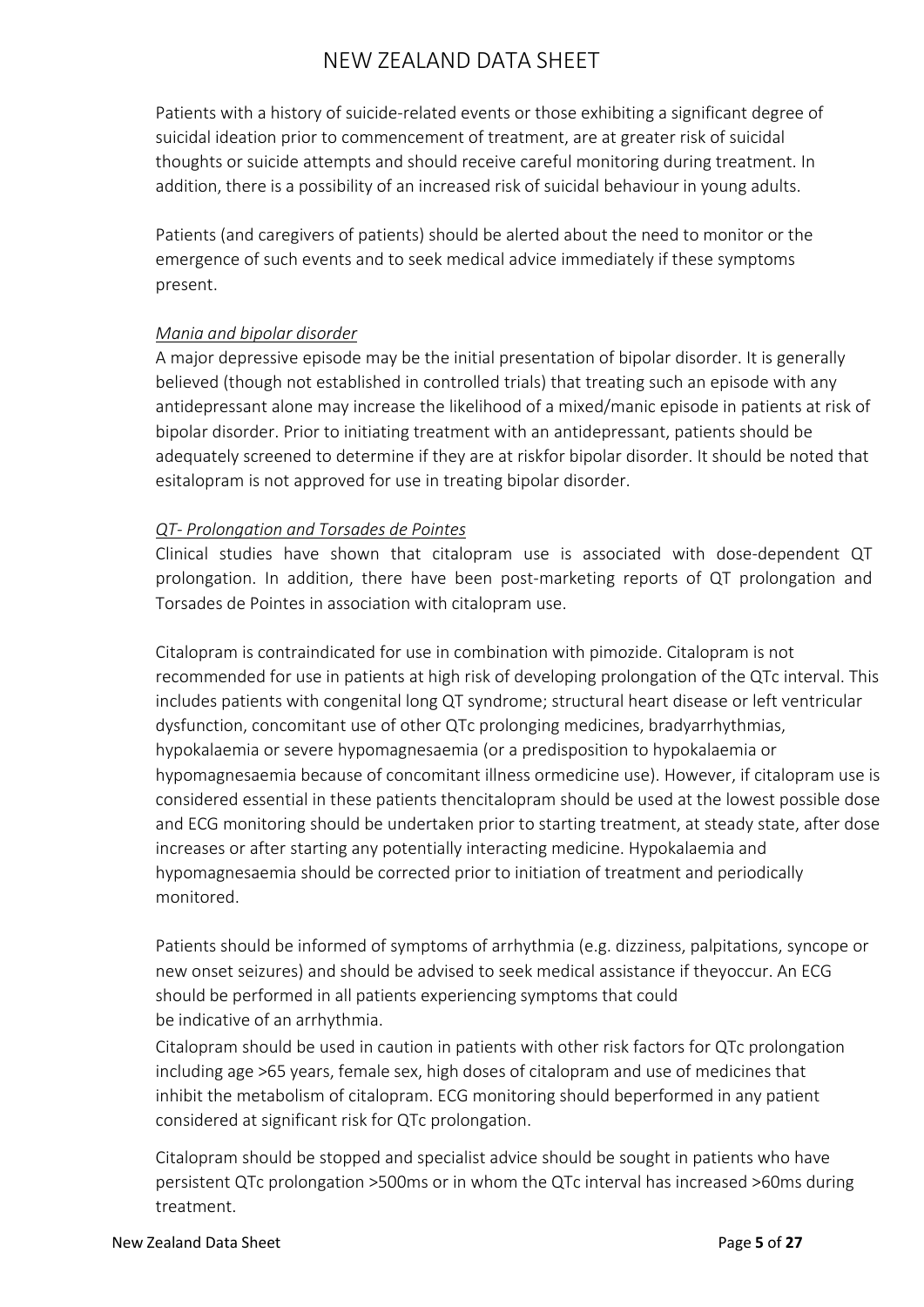The maximum dose of citalopram is 20 mg/day for patients known to be CYP2C19 poor metabolisers; and in patients taking cimetidine or other CYP2C19 inhibitors (such as omeprazole). Otherwise the maximum does should be 40mg/day.

## *Paradoxical anxiety*

Some patients with panic disorder may experience intensified anxiety symptoms at the start of treatment with antidepressants. This paradoxical reaction usually subsides with the first two weeks of starting treatment. A low starting point is advised to reduce the likelihood of a paradoxical anxiogenic effect.

## *St. John's Wort*

Undesirable effects may be more common during concomitant use of citalopram and herbal preparations containing St John's Wort (*Hypericum perforatum*). Therefore, citalopram should not be taken with St John's Wort preparations.

## *Bone fractures*

Epidemiological studies, mainly conducted in patients 50 years of age and older, show an increased risk of bone fractures in patients receiving SSRIs and TCAs. The mechanism leading to this risk is unknown.

## *Thunderclap Headaches*

Reversible cerebral vasoconstriction syndrome (thunderclap headache) has beenassociated with serotonergic agents such as SSRIs or triptans.

### *Alcohol*

As with other psychotropic drugs, patients should be advised to avoid alcohol use while taking citalopram.

# *Sexual dysfunction*

Selective serotonin reuptake inhibitors (SSRIs)/serotonin norepinephrine reuptake inhibitors (SNRIs) may cause symptoms of sexual dysfunction (see section 4.8). There have been reports of long-lasting sexual dysfunction where the symptoms have continued despite discontinuation of SSRIs/SNRI.

# *Precautions*

# *Information for patients and families*

Patients and their families should be alerted about the need to monitor for the emergence of anxiety, agitation, panic attacks, insomnia, irritability, hostility, impulsivity, akathisia, hypomania, mania, worsening of depression, and suicidal ideation, especially during antidepressant treatment. Such symptoms should be reported to the patient's doctor, especially if they are severe, abrupt in onset, or were not part of the patient's presenting symptoms.

The patient has the right to treatment meeting appropriate ethical and professionalstandards, and the patient needs to be fully informed with frank discussion of risk/benefit issues relating to the medicines efficacy and safety when used in the treatment regimen proposed.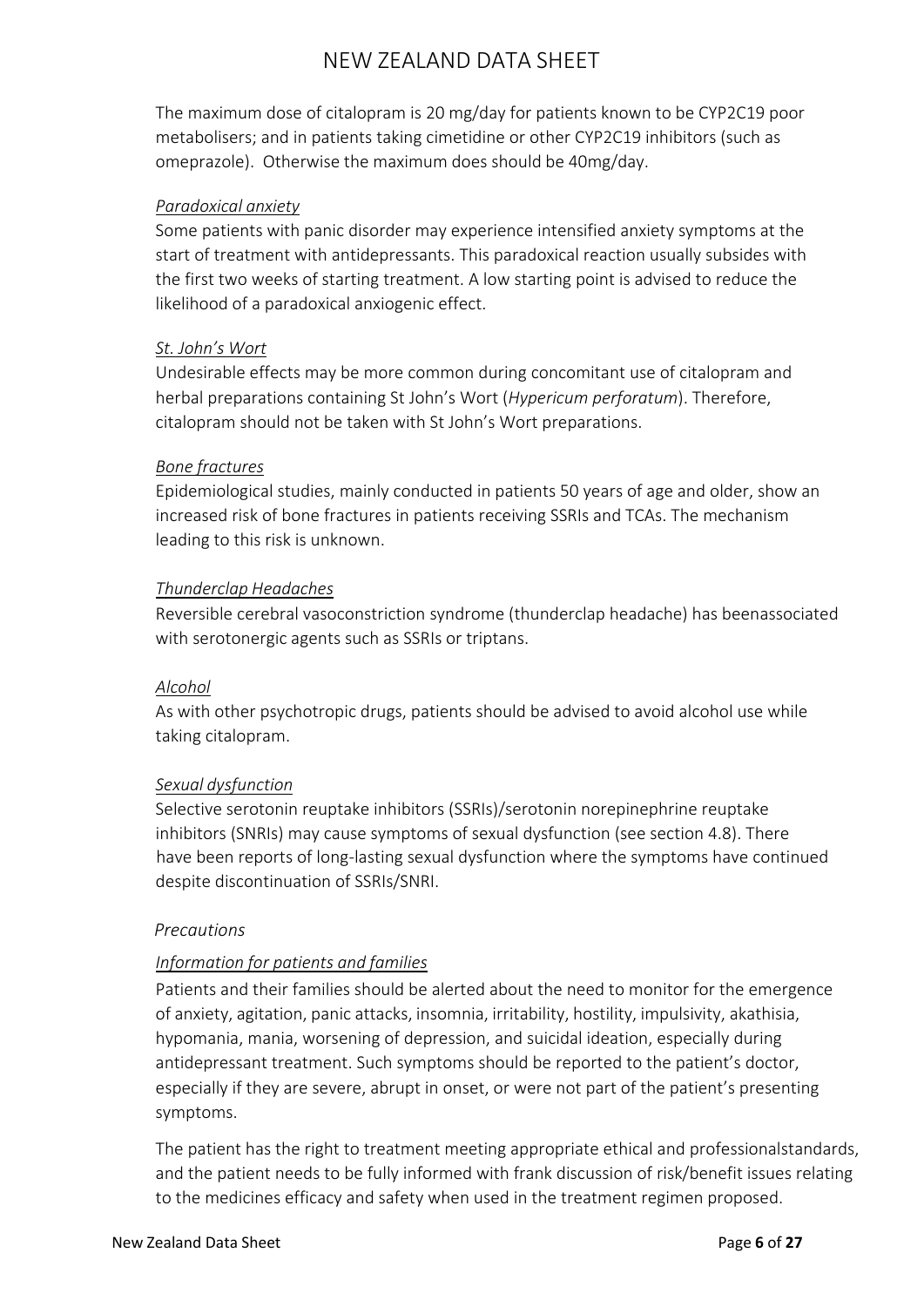# *Withdrawal symptoms seen on discontinuation of SSRIs*

of several weeks or months, according to the patient's needs.

Withdrawal symptoms when treatment is discontinued are common, particularly if discontinuation is abrupt.

The risk of withdrawal symptoms may be dependent on several factors including the duration and dose of therapy and the rate of dose reduction. Dizziness, sensory disturbances (including paraesthesia), sleep disturbances (including insomnia and intense dreams), agitation or anxiety, nausea and/or vomiting, tremor, confusion, sweating, headache, diarrhoea, palpitations, emotional instability, irritability and visual disturbances are the most commonly reported reactions. Generally these symptoms are mild to moderate, however, in some patients they may be severe in intensity. They usually occur within the first few days of discontinuing treatment, but there havebeen very rare reports of such symptoms in patients who have inadvertently missed a dose. Generally, these symptoms are self-limiting and usually resolve within 2 weeks, though insome individuals they may be prolonged (2-3 months or more). It is therefore advised that citalopram should be gradually tapered when discontinuing treatment over a period

## *Monoamine Oxidase Inhibitors*

Simultaneous administration of citalopram and a Monoamine Oxidase Inhibitor (MAOI) may cause serotonin syndrome, a serious, sometimes fatal, reaction in patients receivingan SSRI in combination with a MAOI and in patients treated with an SSRI and a MAOI in close proximity. Some cases presented with features resembling neuroleptic malignant syndrome. Symptoms and signs of serotonin syndrome include rapid onset, clonus, myoclonus, tremor, shivering, hyperreflexia, hyperthermia, rigidity, autonomic instability with possible rapid fluctuations of vital signs and mental status changes that include extreme agitation progressing to delirium and coma.

Treatment with citalopram may be instituted 14 days after discontinuation of irreversible MAOIs and a minimum of one drug free day after discontinuation of moclobemide. Treatment with MAOIs may be introduced 14 days after discontinuation of citalopram.

### *Hyponatraemia*

Hypronatraemia, probably due to inappropriate antidiuretic hormone secretion (SIADH), has been reported as a rare adverse reaction with the use of SSRIs. Risk factors include old age and concomitant therapy with diuretics; most cases occur during the first 3weeks of therapy.

### *ECT (electroconvulsive therapy)*

There is little clinical experience of concurrent use of citalopram and ECT, therefore caution is advised.

### *Akathisia/psychomotor restlessness*

The use of SSRIs/SNRIs has been associated with the development of akathisia, characterised by a subjectively unpleasant or distressing restlessness and need to move often accompanied by an inability to sit or stand still. This is most likely to occur within the first few weeks of treatment. In patients who develop these symptoms, increasing the dose may be detrimental and it may be necessary to review the use of SSRIs/SNRIs.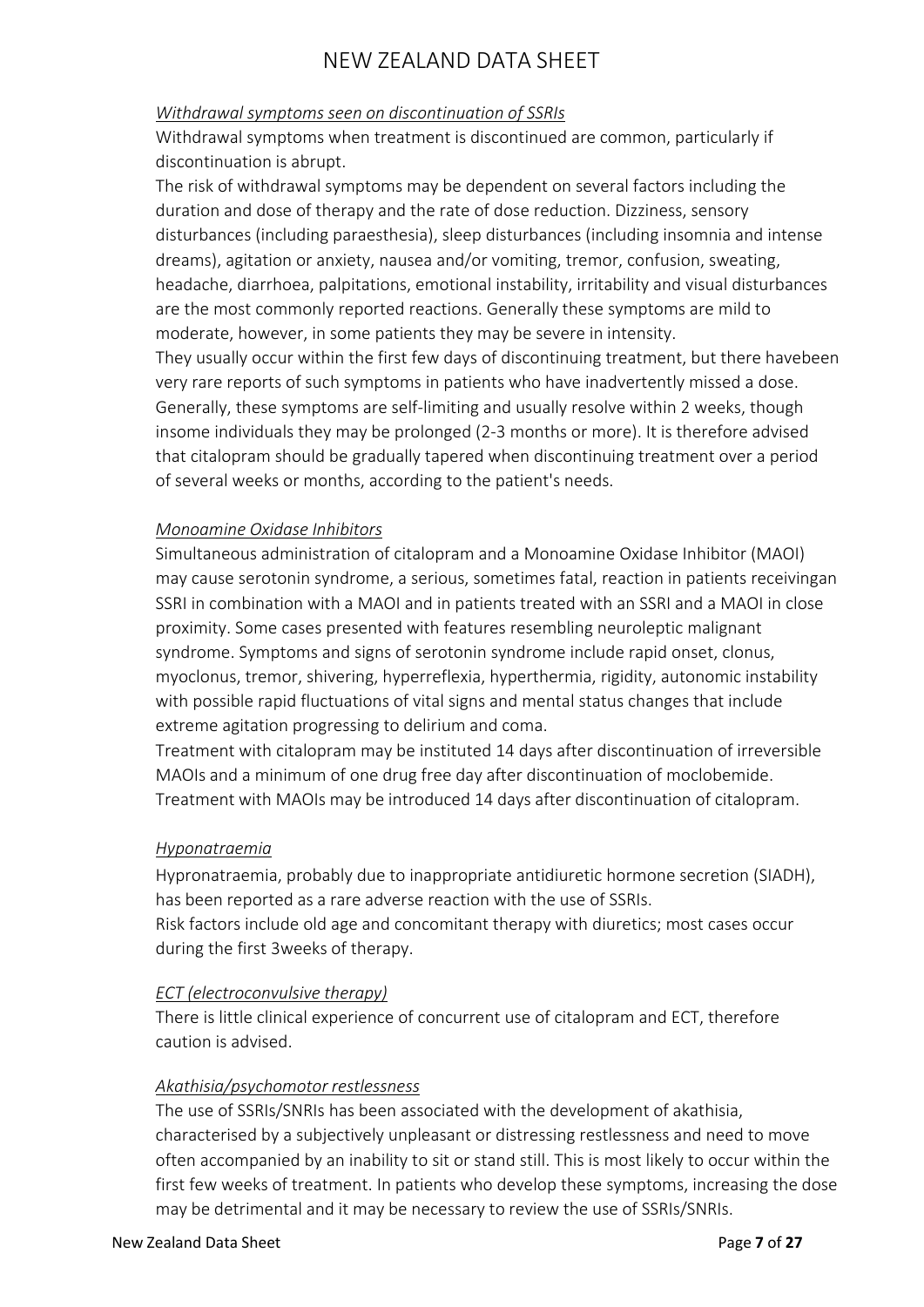## *Seizures*

Although animal experiments have shown that citalopram has no epileptogenic potential it should, like other antidepressants, be used with caution in patients with ahistory of seizures.

## *Diabetes*

As described for other psychotropics, citalopram may modify insulin and glucose responses calling for adjustment of the antidiabetic therapy in diabetic patients; inaddition, the depressive illness itself may affect patients' glucose balance.

## *Use in patients with cardiac disease*

Citalopram has not been evaluated or used to any appreciable extent in patients with a recent history of myocardial infarction or unstable heart disease. However, the electrocardiograms of 1,116 patients who received citalopram in clinical trials were evaluated and the data indicate that citalopram is not associated with the developmentof clinically significant ECG abnormalities. Fatal arrhythmias with prolonged QTc intervalwere observed in preclinical (animal toxicology) studies (*refer Section 5.3 Preclinical safety data*). Like other SSRIs, citalopram causes a small decrease in heart rate. Consequently, caution should be observed when citalopram is initiated in patients with pre-existing slow heart rate.

Due to the risk of QT prolongation, ECG monitoring is advised when using citalopram in patients with other risk factors of QT prolongation including structural heart disease/LV dysfunction, bradycardia, hypokalaemia or severe hypomagnesaemia, or who are taking other medicines that prolong QT interval. Caution is advised in treating patients with diseases, or who are taking medicines, that cause hypokalaemia or hypomagnesaemia (*refer Section 4.4 Special warnings and precautions for use*).

# *Haemorrhage*

Bleeding abnormalities of the skin and mucous membranes have been reported with the use of SSRIs (including purpura, ecchymosis haematoma, epistaxis, vaginal bleeding and gastrointestinal bleeding). Citalopram should therefore be used with caution in patients concomitantly treated with oral anticoagulants, medicinal products known to affect platelet function (e.g. atypical antipsychotics and phenothiazines, most tricyclic antidepressants, acetylsalicylic acid and non-steroidal anti-inflammatory medicinal products (NSAIDS), ticlopidine and dipyridamole) as well as in patients with a past history of abnormal bleeding or those with predisposing conditions.

Pharmacological gastroprotection should be considered for high risk patients.

# *Carcinogenicity/mutagenicity*

Citalopram has low acute toxicity. In chronic toxicity studies there were no findings of concern for the therapeutic use of citalopram. Based on data from reproduction toxicitystudies (segment I, II and III) there is no reason to have special concern for the use of citalopram in women of child-bearing potential. Citalopram has no mutagenic or carcinogenic potential.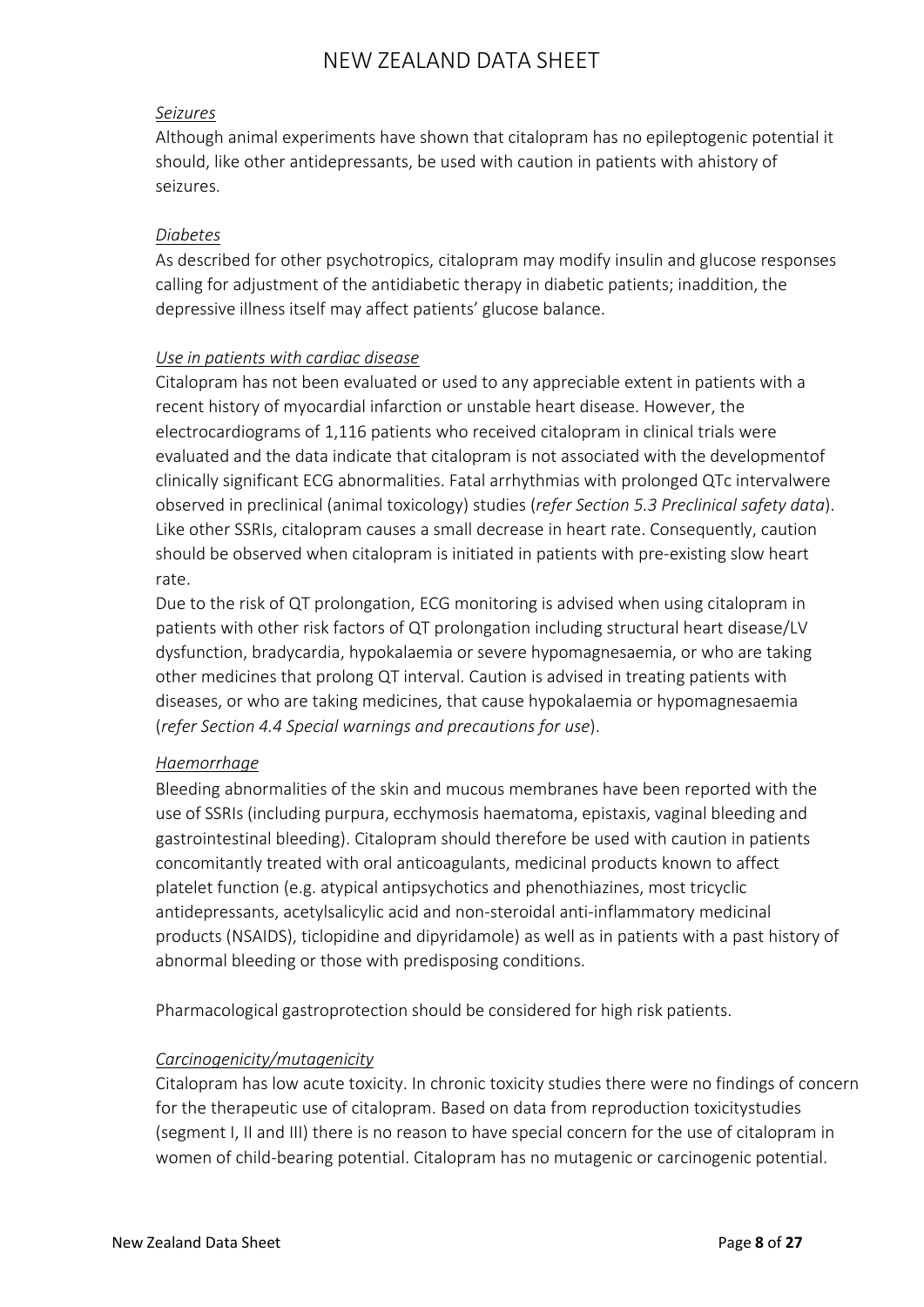## *Mydriasis*

Mydriasis has been reported in association with SSRIs such as citalopram. Therefore, caution should be used when prescribing citalopram in patients with raised intraocularpressure or those at risk of acute narrow-angle glaucoma.

### *Excipients*

The tablets contain lactose monohydrate. Patients with rare hereditary problems of galactose intolerance, the Lapp lactase deficiency or glucose-galactose malabsorptionshould not receive this medicine.

# 4.5 Interaction with other medicines and other forms of interaction

## *MAOIs*

Monoamine Oxidase Inhibitors (MAOIs) should not be used in combination with SSRIs(*refer Section 4.3 Contraindications and Section 4.4 Special warnings and precautions for use*).

## *Serotonin syndrome*

Development of serotonin syndrome may occur in association with treatment with SSRIs and SNRIs, particularly when given in combination with MAOIs or other serotonergic agents. Symptoms and signs of serotonin syndrome include rapid onset of neuromuscular excitation (hyperreflexia, incoordination, myoclonus, tremor), altered mental status (confusion, agitation, hypomania) and autonomic dysfunction (diaphoresis,diarrhoea, fever, shivering and rapidly fluctuating vital signs). Treatment with citalopram should be discontinued if such events occur and supportive symptomatic treatment initiated.

### *Serotonergic medicines*

SSRIs may theoretically interact with 5-HT agonists. Co-administration with serotonergic drugs (e.g. tramadol, sumatriptan) may lead to enhancement of 5-HT associated effects. Until further evidence is available it is advised not to use Citalopram simultaneously with 5-HT agonists. Similarly, *Hypericum perforatum* (St John's Wort) should be avoided as adverse interactions have been reported with a range of drugs including antidepressants.

### *Hepatic enzymes*

The metabolism of citalopram is only partly dependent on the hepatic P450 isozyme CYP2D6 and, unlike some other SSRIs, citalopram is only a weak inhibitor of this important enzyme system which is involved in the metabolism of many drugs (includingantiarrhythmics, neuroleptics, beta-blockers, tricyclic antidepressants and some SSRIs). *In vitro* enzyme inhibition data did not reveal an inhibitory effect of citalopram onCYP3A4, but did suggest that it is a weak inhibitor of CYP1A2, -2D6, and -2C19.

Citalopram would be expected to have little inhibitory effect on in vivo metabolism mediated by these isoenzymes. However, in vivo data to address this question are verylimited.

### *CYP3A4 and 2C19 inhibitors*

*In vitro* studies indicated that CYP3A4 and 2C19 are the primary enzymes involved in the metabolism of citalopram.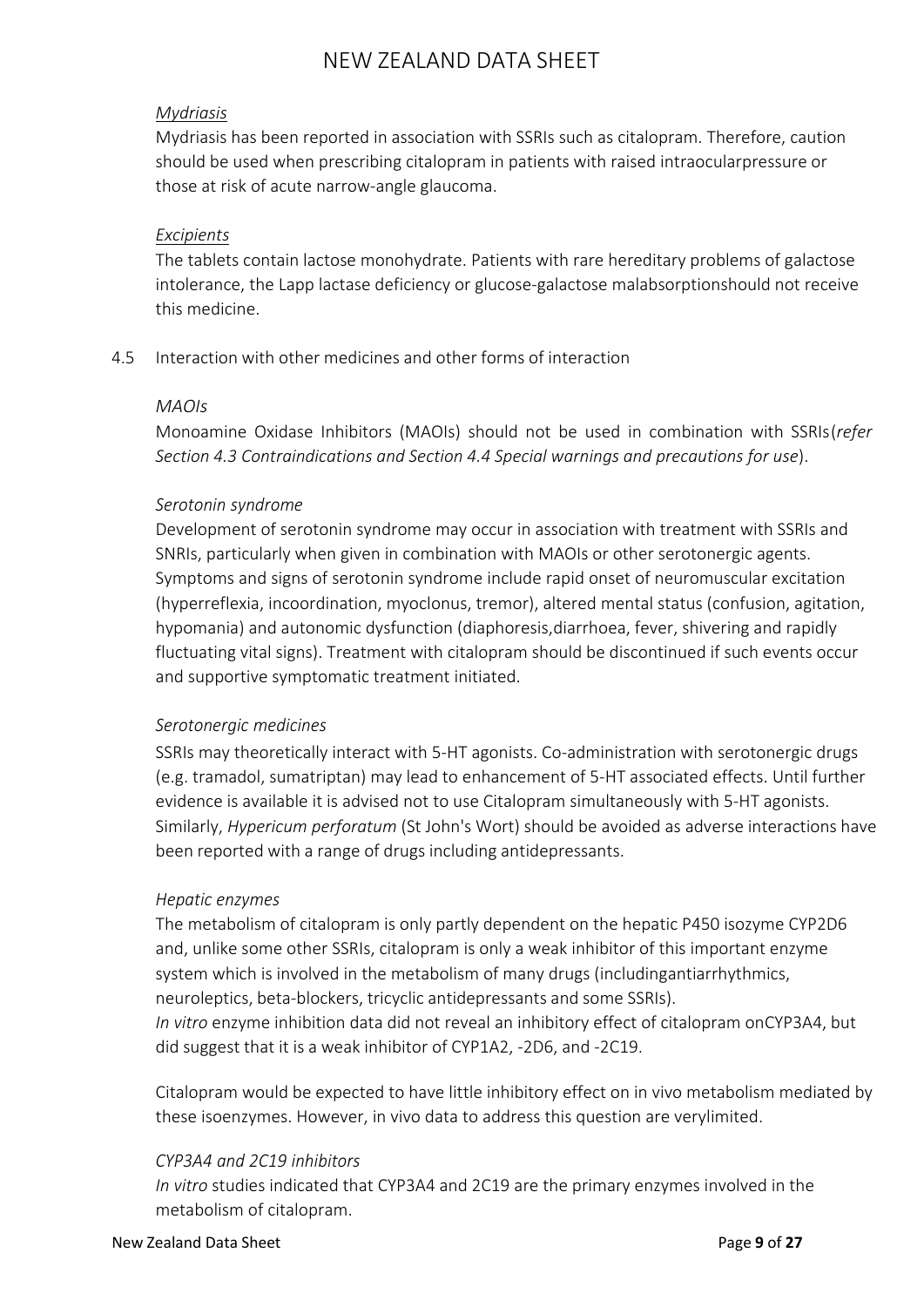However, co-administration of citalopram (40mg) and ketoconazole (200mg), a potent inhibitor of CYP3A4, did not significantly affect the pharmacokinetics of citalopram suggesting that the co-administration with citalopram or a medicine that inhibits CYP2D6 is unlikely to have clinically significant effects on citalopram metabolism. Co-administration of citalopram (single dose) with omeprazole (a CYP2C19 inhibitor) increased the plasma levels of citalopram. Citalopram 20mg/day is themaximum recommended dose for patients taking concomitant CYP2C19 inhibitors (e.g. omeprazole) because of the risk of QT-prolongation (*refer Section 4.2 Dose and method of administration*).

### *CYP2D6 inhibitors*

Citalopram steady state levels were not significantly different in poor metabolisers and extensive -2D6 metabolisers after multiple dose administration of citalopram, suggesting that coadministration, with citalopram, of a drug that inhibits CYP2D6, is unlikely to haveclinically significant effects on citalopram metabolism.

### *Protein binding*

Protein binding is relatively low (< 80%). These properties give citalopram a lowpotential for clinically significant drug interactions.

### *Pimozide*

Co-administration of a single dose of pimozide 2mg to subjects treated with racemic citalopram 40 mg/day for 11 days caused an increase in AU and Cmax of pimozide, although not consistently throughout the study. The co-administration of pimozide andcitalopram resulted in a mean increase in the QTc interval of approximately 10 msec.

Due to the interaction noted at a low dose of pimozole, concomitant administration ofcitalopram and pimozole is contraindicated (*refer Section 4.3 Contraindications*).

# *Lithium and tryptophan*

There is no pharmacokinetic interaction between lithium and citalopram. However, there have been reports of enhanced serotonergic effects when other SSRIs have been given with lithium and tryptophan and therefore the concomitant use of citalopram withthese drugs should be undertaken with caution. Increased monitoring of lithium levels isnot required.

# *Imipramine and other tricyclic antidepressants (TCAs)*

In a pharmacokinetic study, no effect was demonstrated on either citalopram or imipramine levels, although the level of desipramine, the primary metabolite of imipramine, was increased. The clinical significance of the desipramine change is unknown. Nevertheless, caution is indicated in the co-administration of citalopram andtricyclic antidepressants.

# *Medicines affecting the central nervous system*

Given the primary CNS effects of citalopram, caution should be used when it is taken in combination with other centrally acting drugs.

*Medicines lowering the seizure threshold* SSRIs can lower the seizure threshold.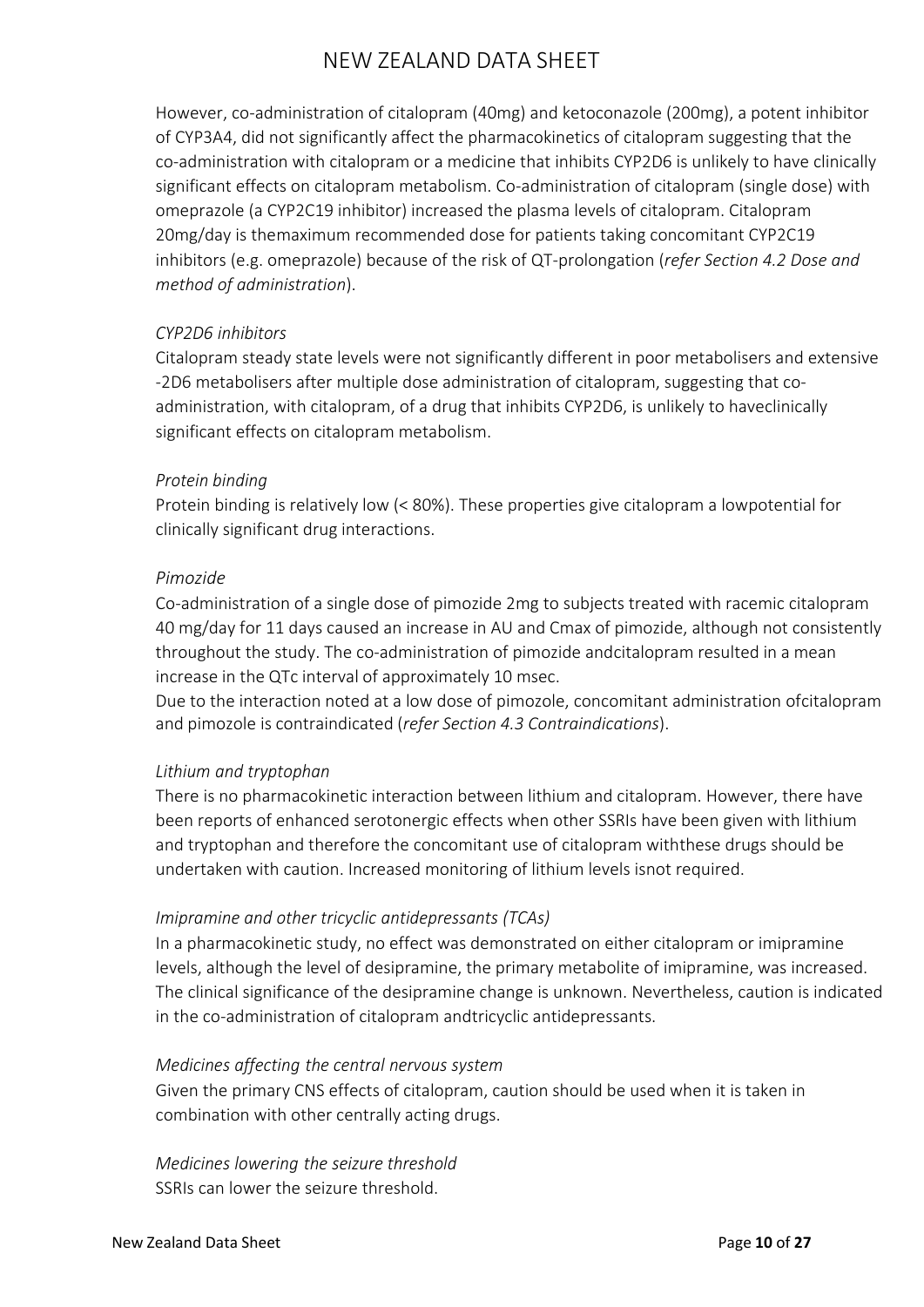Caution is advised when concomitantly using othermedicinal products capable of lowering the seizure threshold (e.g. antidepressants (tricyclics, SSRIs) neuroleptics (phenothiazines, thioxanthenes, butyrophenones), mefloquine, bupropion and tramadol)

## *Digoxin*

In subjects who had received 21 days of 40 mg/day citalopram, combined administration of citalopram and digoxin (single dose of 1 mg) did not significantlyaffect the pharmacokinetics of either citalopram or digoxin.

# *Medicines that interfere with haemostatis (NSAIDs, aspirin, warfarin, etc)*

Serotonin release by platelets plays an important role in haemostatis. There is an association between use of psychotropic drugs that interfere with serotonin re-uptakeand the occurrence of abnormal bleeding. Concurrent use of an NSAID, aspirin or warfarin potentiates this risk. Thus, patients should be cautioned about using such medicines concurrently with citalopram.

# *Carbamazepine*

Combined administration of Citalopram (40 mg/day for 14 days) and carbamazepine (titrated to 400 mg/day for 35 days) did not significantly affect the pharmacokinetics of carbamazepine, a CYP3A4 substrate. Although trough citalopram plasma levels were unaffected, given the enzyme inducing properties of carbamazepine, the possibility that carbamazepine might increase the clearance of citalopram should be considered if thetwo drugs are co-administered.

## *Metoprolol*

A pharmacokinetic interaction between citalopram and metoprolol was observed, resulting in a twofold increase in metoprolol concentrations. The change in metabolismof metoprolol suggests an interaction between metoprolol and dimethyl citalopram related to the CYP2D6 isoenzyme. There was no statistically significant increase in the effect of metoprolol on blood pressure and heart rate in healthy volunteers by adding citalopram.

# *Cimetidine*

As a documented enzyme inhibitor, cimetidine caused a moderate increase in the average steady state levels of citalopram. Therefore, citalopram 20 mg/day is the maximum recommended dose for patients taking concomitant cimetidine because of the risk of QT prolongation (*refer Section 4.2 Dose and method of administration*).

### *Omeprazole*

Co-administration of citalopram (single dose) with omeprazole (a CYP2C19 inhibitor) increased the plasma levels of citalopram. Therefore, citalopram 20 mg/day is the maximum recommended dose for patients taking concomitant omeprazole because of the risk of QT prolongation (*refer Section 4.2 Dose and method of administration*). Caution should also be exercised when citalopram is used concomitantly with other CYP2C19 inhibitors (e.g. esomeprazole, lansoprazole).

### *Alcohol*

Neither pharmacodynamic nor pharmacokinetic interaction with alcohol has been shown. However, the combination of SSRIs and alcohol is not advisable.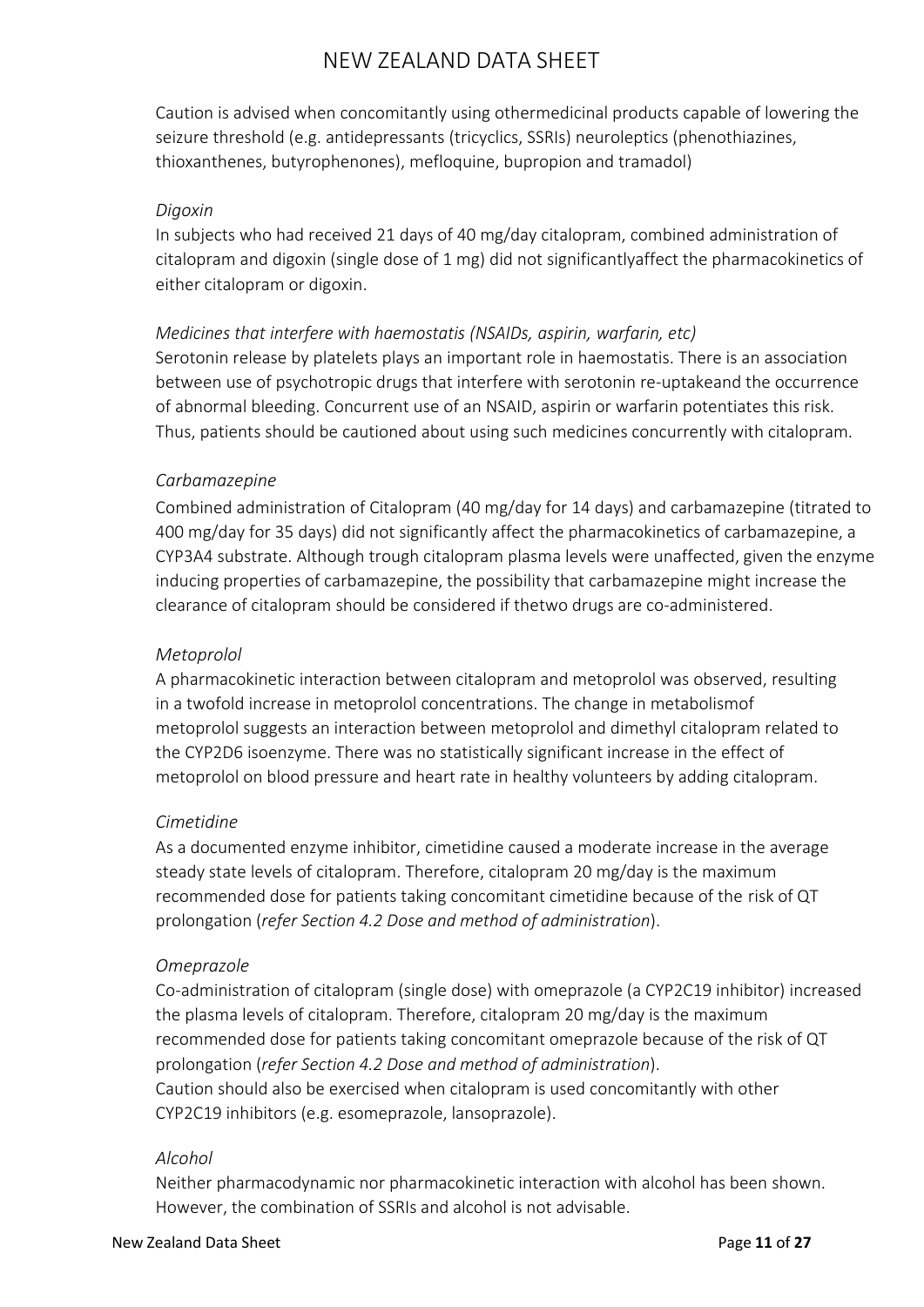# *Medicines that Prolong the QT interval*

The risk of QTc prolongation and/or ventricular arrhythmias (e.g. Torsade de Pointes) is increased with concomitant use of other medicines which prolong the QTc interval (e.g.some antipsychotics and antibiotics). Please check the data sheet of other medicines administered for information on their effects on the QTc interval.

More frequent ECG monitoring is recommended with concomitant use of medicinesthat can cause QT-prolongation and/or TdP (*refer Section 4.4 Special warnings and precautions for use, QT-prolongation and Torsade de Pointes).*

## *Others*

No pharmacodynamic interactions have been noted in clinical studies in which citalopram has been given concomitantly with benzodiazepines, neuroleptics, analgesics, lithium, antihistamines, antihypertensive drugs, beta-blockers and othercardiovascular drugs. Although citalopram does not bind to opioid receptors it potentiates the antinociceptive effect of commonly used opioid analgesics.

Experience with citalopram has not revealed any clinically relevant interactions with Neuroleptics with the exception of pimozide (*refer Section 4.3 Contraindications and Section 4.5 Interactions with other medicines and other forms of interaction - Pimozide*). However, as with other SSRIs, the possibility of a pharmacodynamic interaction cannot be excluded.

# 4.6 Fertility, pregnancy and lactation

*Use in Pregnancy* Category C

Animal studies have shown reproductive toxicity (*refer Section 4.4 'Special warnings and precautions for use' for Carcinogenicity and Mutagenicity and refer to Fertility below*).

Citalopram should not be used during pregnancy unless clearly necessary and only aftercareful consideration of the risk/benefit, taking into account the risks of untreated depression.

For SSRIs: citalopram, escitalopram, fluoxetine, fluvoxamine, paroxetine, sertraline there is a small increased risk of postpartum haemorrhage when used in the month before delivery.

For citalopram and escitalopram only limited clinical data are available regarding exposed pregnancies.

In an embryo-foetal developmental toxicity study in rats, reduced body weight and minor delays in foetal ossification were noted at maternotoxic doses at which the systemic exposure in terms of AUC was  $\sim$  11-fold greater that would be obtained in humans in a clinical setting. These effects were not seen when the AUC was  $\sim$  6-fold greater, and no teratogenicity was evident when the AUC was ~ 15-fold greater. However, epidemiological studies have suggested an increased risk of congenital abnormalities associated with the use of SSRIs and SNRIs in pregnancy. The relevance for citalopram remains unknown.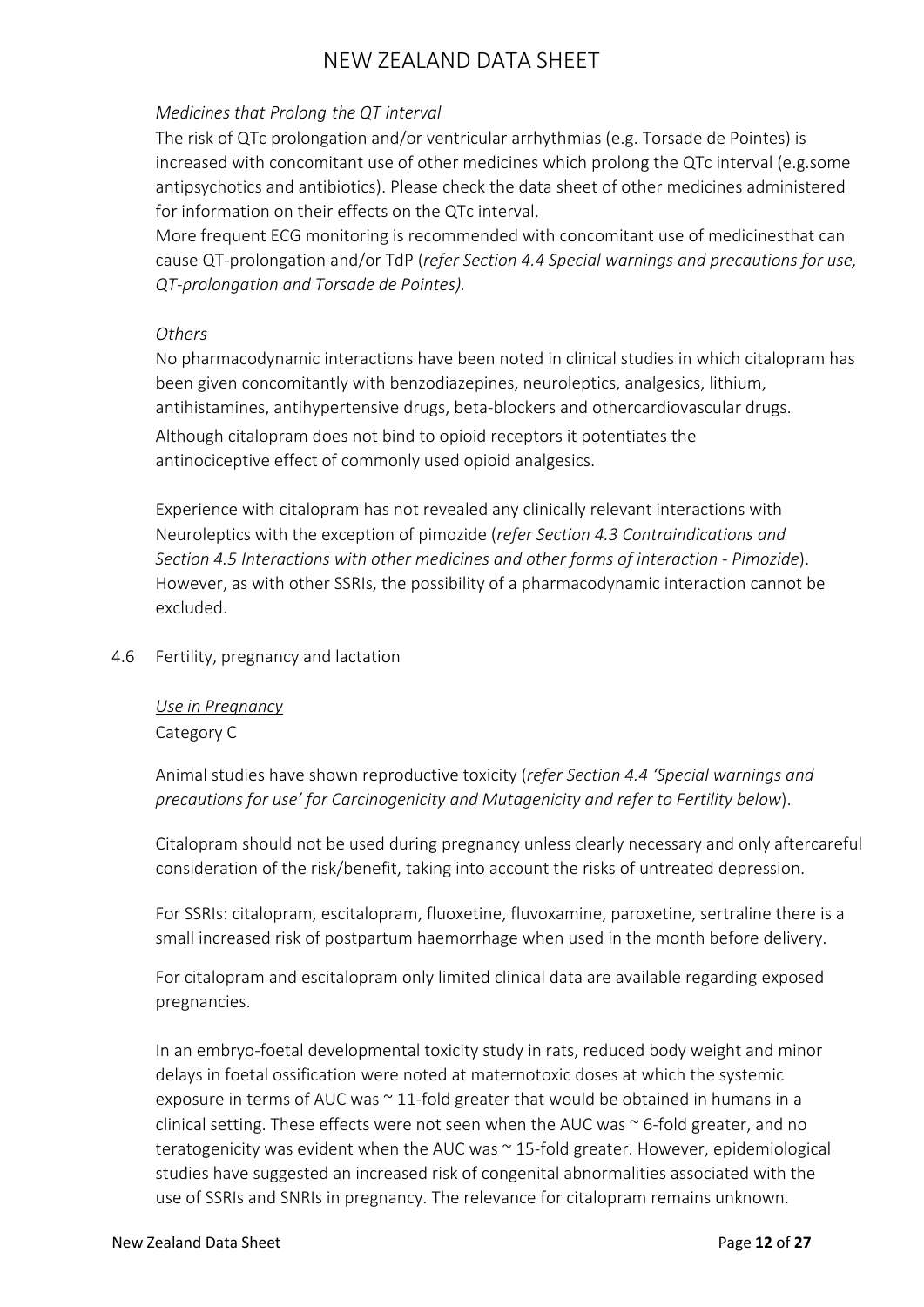There were no peri- or postnatal effects following the dosing of pregnant rats (conception through to weaning) where the systemic exposure levels (based on AUC)were approximately twice that of those expected clinically. However, the number of still births was increased and the size, weight and postnatal survival of offspring weredecreased when the systemic exposure level (AUC) was ~5-fold greater than the expected clinical level.

Animal data have shown that citalopram may affect sperm quality (see Further Information – Preclinical Safety). Human case reports with some SSRIs have shown that an effect on sperm quality is reversible. Impact on human fertility has not been observedso far.

New-born should be observed if maternal use of citalopram had continued into the later stages of pregnancy, particularly into the third trimester. If citalopram is used until or shortly before birth, discontinuation effects in the new-born are possible. Abrupt discontinuation should be avoided during pregnancy.

New-borns exposed to citalopram, other SSRIs, or SNRIs, late in the third trimester have developed complications requiring prolonged hospitalisation, respiratory support, and tube feeding. Such complications can arise immediately upon delivery. Reported clinical findings have included respiratory distress, cyanosis, apnoea, seizures, temperature instability, feeding difficulty, vomiting, hypoglycaemia, hypotonia, hypertonia, hyperreflexia, tremor, jitteriness, irritability, lethargy, constant crying, somnolence and difficulty sleeping. These features are consistent with either a direct toxic effect of SSRIs and SNRIs or, possibly, a drug discontinuation syndrome. In the majority of cases the complications begin immediately or soon (< 24 hours) after delivery. Epidemiological data suggests that the use of SSRIs and SNRIs in pregnancy mav be associated with a small but statistically significant increase in pre-term delivery.

Epidemiological data suggests that the use of SSRIs and SNRIs in pregnancy may be associated with a small but statistically significant increase in pre-term delivery. The use of SSRIs in pregnancy, particularly use in late pregnancy may be associated with an increased risk of persistent pulmonary hypertension of the new-born (PPHN).

The absolute risk among those who used SSRIs late in pregnancy was estimated to be 4 to 5 times higher than the rate of 1 to 2 per 1,000 pregnancies observed in the general population.

Neonates exposed to citalopram, other SSRIs or SNRIs late in the third trimester have developed complications requiring prolonged hospitalisation, respiratory support and tube feeding. Such complications can arise immediately upon delivery. Reported clinicalfindings have included respiratory distress, cyanosis, apnoea, seizures, temperature instability, feeding difficulty, vomiting, hypoglycaemia, hypotonia, hypertonia, hyperreflexia, tremor, jitteriness, irritability and constant crying. These features are consistent with either a direct toxic effect of SSRIs and SNRS or, possibly, a drug discontinuation syndrome. In the majority of cases the complications begin immediately or soon (<24 hours) after delivery.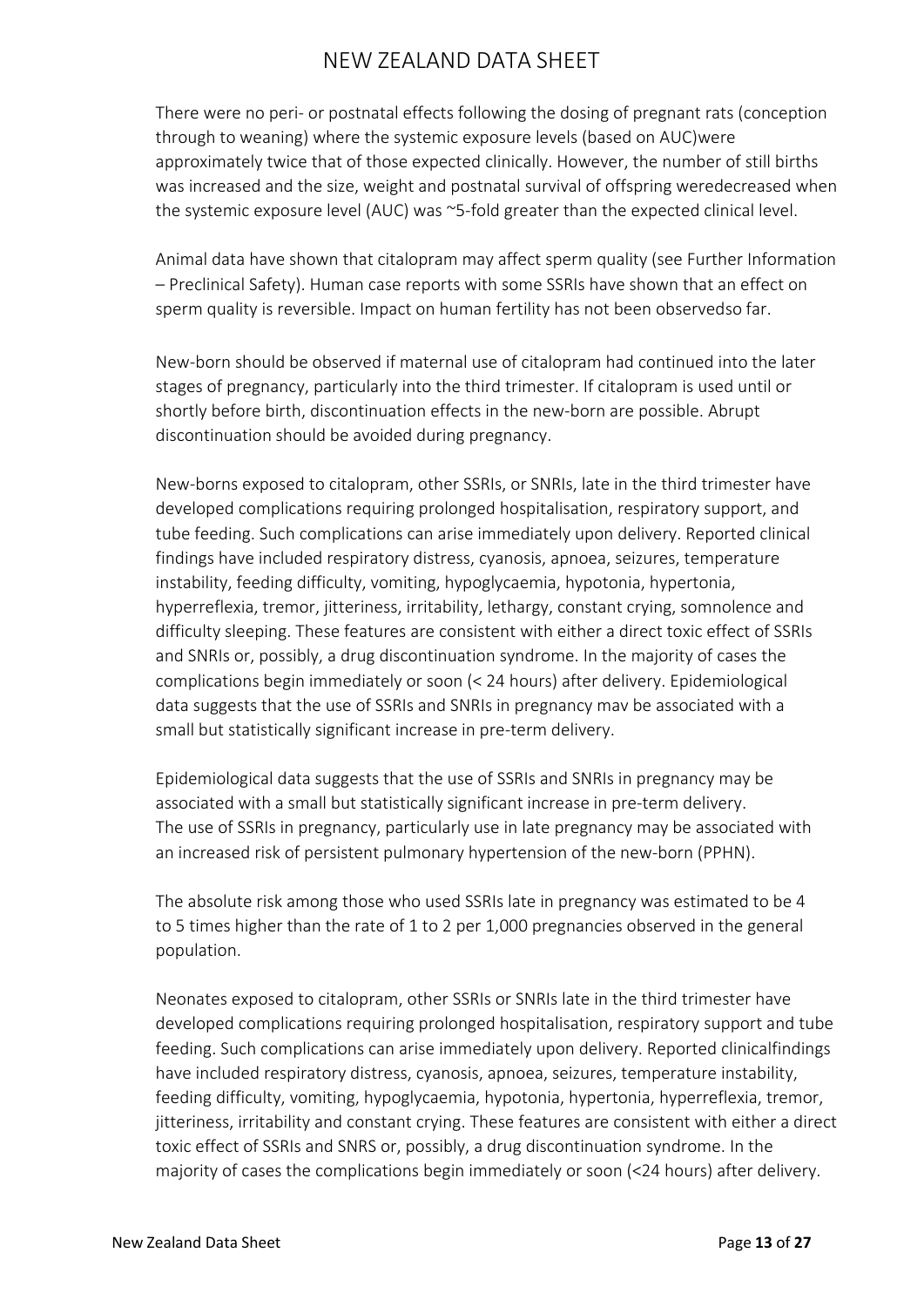Neonates should be observed if maternal use of citalopram had continued into the later stages of pregnancy, particularly into the third trimester. If citalopram is used until or shortly before the birth, discontinuation effects in the new-born are possible. Abrupt discontinuation should be avoided during pregnancy.

## *Use in Lactation*

Citalopram is excreted into human breast milk. Studies in nursing mothers have shown that the mean combined dose of citalopram and dimethyl citalopram transmitted to infants via breast milk (expressed as a percentage of the weight-adjusted maternal dose) is 4.4 - 5.1% (below the notional 10% level of concern). Plasma concentrations of thesedrugs in infants were very low or absent and there were no adverse effects. Whilst thecitalopram data supports the safety of use in breast-feeding women, the decision to breast-feed should always be made as an individual risk/benefit analysis.

## *Fertility*

Animal data have shown that citalopram induces a reduction of fertility index and pregnancy index, reduction in number in implantation and abnormal sperm at exposure well in excess of human exposure.

Animal data have shown that citalopram may affect the sperm quality. Human case reports with some SSRIs have shown that an effect on sperm quality is reversible. Impacton human fertility has not been observed so far.

## 4.7 Effects on ability to drive and use machines

Citalopram does not impair intellectual function and psychomotor performance. However, patients who are prescribed psychotropic medication may be expected to have some impairment of general attention and concentration and should be cautioned about their ability to drive a car and operate machinery.

### 4.8 Undesirable effects

Adverse effects observed with citalopram are in general mild and transient. They aremost frequent during the first one or two weeks of treatment and usually attenuate subsequently.

The most commonly observed adverse events associated with the use of citalopram in double-blind, placebo-controlled trials and not seen at an equal incidence among placebo-treated patients were nausea, somnolence, dry mouth, increased sweating, tremor, diarrhoea and ejaculation disorder. The incidence of each in excess over placebo is low.

In comparative double-blind clinical trials with tri and tetracyclic antidepressants (TTCAs), the incidence of 10 adverse events was statistically significantly higher on TTCAs (dry mouth, increased sweating, constipation, tremor, dizziness, somnolence, abnormal accommodation, postural hypotension, palpitation, perverted taste) compared to citalopram. For two events (nausea, ejaculation disorder) the incidencewas statistically higher on citalopram compared to TTCAs.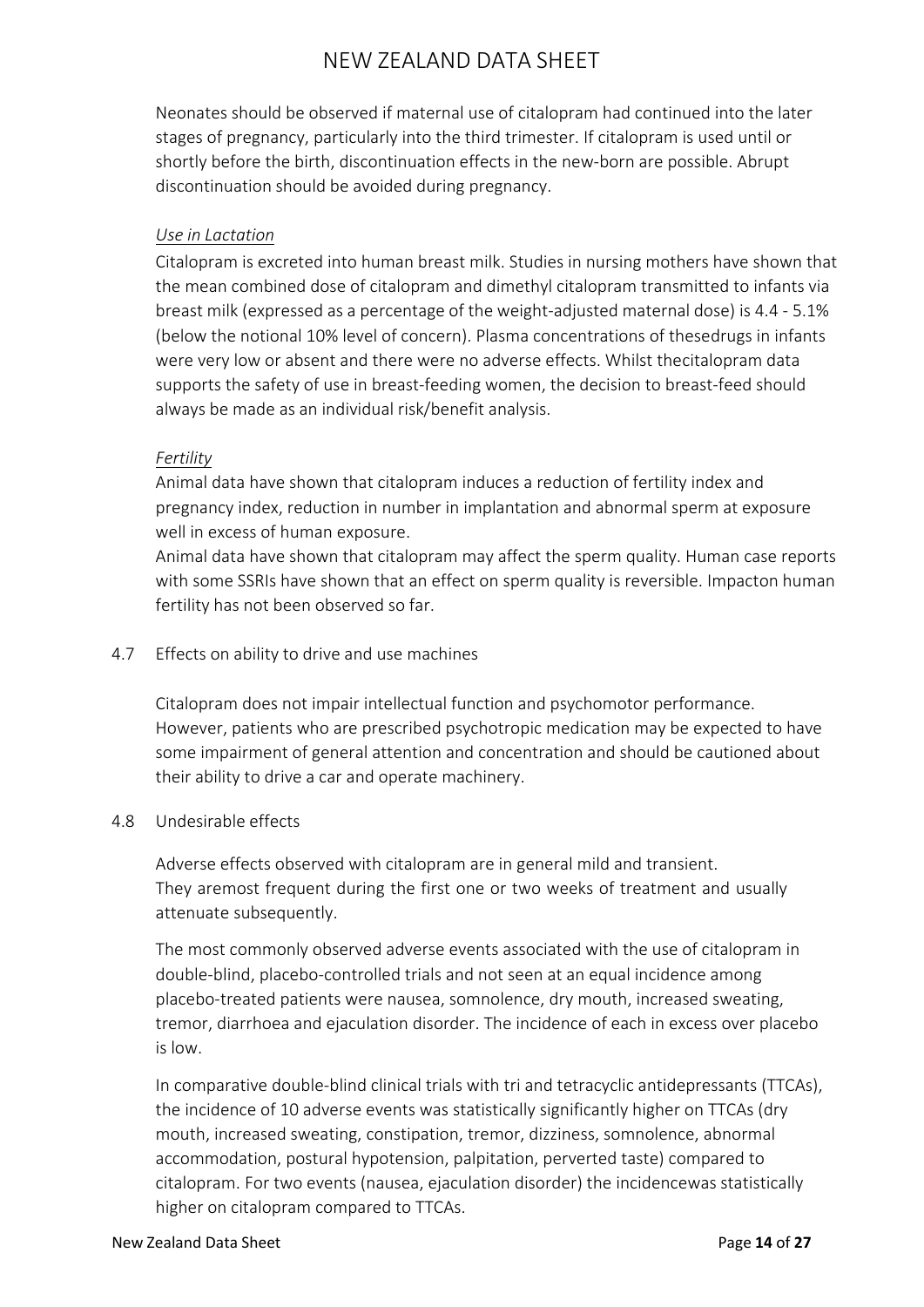In the comparative trials versus other SSRIs no statistical significant differences between the groups were found.

Adverse events reported in clinical trials with citalopram treated patients are listed in the following tables:

Treatment emergent adverse events in > 1% in any group of the patients in placebocontrolled trials

| SYSTEM ORGAN CLASS Reaction (WHO     | <b>CITALOPRAM versus PLACEBO</b> |         |  |
|--------------------------------------|----------------------------------|---------|--|
| Preferred Term)                      | $(N = 1083)$<br>$(N = 486)$      |         |  |
|                                      | $(CT: F = 660; M = 423)$         |         |  |
|                                      | $(PL: F = 286; M = 200)$         |         |  |
|                                      | CITALOPRAM                       | PLACEBO |  |
|                                      | %                                | %       |  |
| (100) SKIN AND APPENDAGES DISORDERS  |                                  |         |  |
| Pruritis                             | 1.0                              | 0.8     |  |
| Rash                                 | 1.0                              | 1.2     |  |
| Sweating increased                   | $11.3*$                          | 7.4     |  |
| (200) MUSCULO-SKELETAL SYSTEM        |                                  |         |  |
| <b>DISORDERS</b>                     |                                  |         |  |
| Myalgia                              | 1.9                              | 1.2     |  |
| Arthralgia                           | 1.8                              | 0.8     |  |
| (410) CENTRAL & PERIPHERAL NERVOUS   |                                  |         |  |
| <b>SYSTEM DISORDERS</b>              |                                  |         |  |
| <b>Dizziness</b>                     | 10.3                             | 10.1    |  |
| Extrapyramidal disorder <sup>#</sup> | 1.5                              | 0.6     |  |
| Headache                             | 26.9                             | 26.7    |  |
| Paraesthesia                         | 1.4                              | 1.2     |  |
| Tremor                               | $8.8*$                           | 5.8     |  |
| (431) VISION DISORDERS               |                                  |         |  |
| Vision abnormal                      | 4.7                              | 5.1     |  |
| (432) HEARING AND VESTIBULAR         |                                  |         |  |
| <b>DISORDERS</b><br>Tinnitus         | 1.0                              | 0.6     |  |
| (500) PSYCHIATRIC DISORDERS          |                                  |         |  |
| Agitation                            | 2.5                              | 1.2     |  |
| Anorexia                             | 4.2                              | 1.2     |  |
| Anxiety                              | 3.5                              | 2.7     |  |
| Concentration impaired               | 1.7                              | 1.0     |  |
| Confusion                            | 1.4                              | 0.6     |  |
| Dreaming abnormal                    | 0.8                              | 1.6     |  |
| Insomnia                             | 18.8                             | 18.9    |  |
| Libido decreased                     | 2.5                              | 0.4     |  |
| Nervousness                          | 4.0                              | 3.7     |  |
| Somnolence                           | $17.9*$                          | 10.3    |  |
| Suicide attempt                      | 1.3                              | 1.2     |  |
| Yawning                              | 2.0                              |         |  |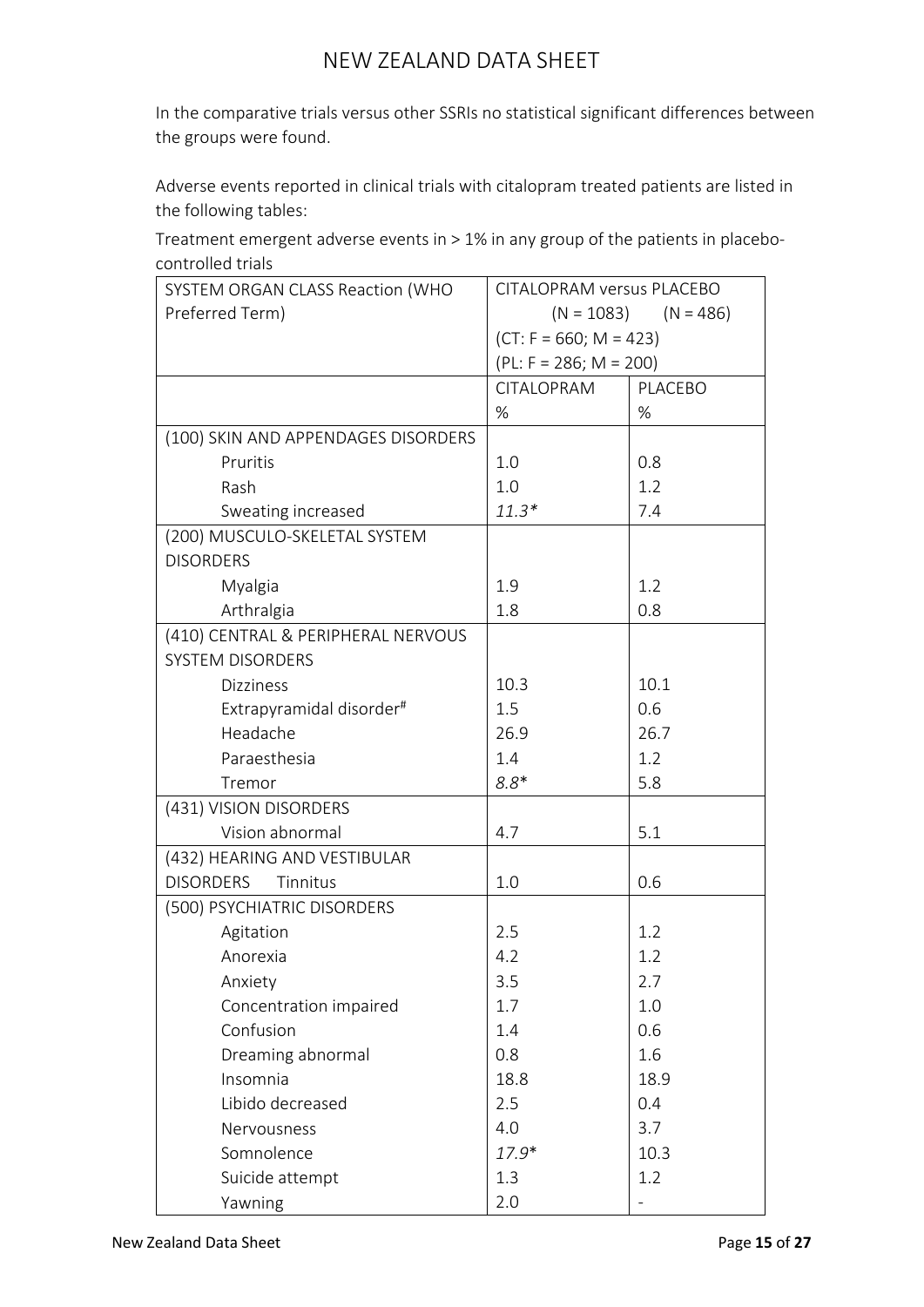| (600) GASTRO-INTESTINAL SYSTEM                 |         |      |
|------------------------------------------------|---------|------|
| <b>DISORDERS</b>                               |         |      |
| Abdominal pain                                 | 3.2     | 1.9  |
| Constipation                                   | 8.4     | 8.2  |
| Diarrhoea                                      | $7.9*$  | 4.7  |
| Dyspepsia                                      | 4.5     | 3.7  |
| Flatulence                                     | 1.7     | 1.2  |
| Mouth dry                                      | $20.0*$ | 12.6 |
| Nausea                                         | $21.4*$ | 13.2 |
| Vomiting                                       | 3.8     | 2.5  |
| (800) METABOLIC AND NUTRITIONAL                |         |      |
| <b>DISORDERS</b>                               |         |      |
| Weight decrease                                | 1.5     | 0.6  |
| (1030) HEART RATE AND RHYTHM                   |         |      |
| <b>DISORDERS</b>                               |         |      |
| Palpitation                                    | 7.1     | 7.4  |
| (1100) RESPIRATORY SYSTEM DISORDERS            |         |      |
| Coughing                                       | 1.7     | 0.8  |
| Pharyngitis                                    | 3.2     | 2.5  |
| Rhinitis                                       | 4.6     | 2.9  |
| Sinusitis                                      | 2.4     | 2.9  |
| Upper respiratory tract infection              | 4.9     | 4.1  |
| (1300) URINARY SYSTEM DISORDERS                |         |      |
| Micturition disorders                          | 2.3     | 1.9  |
| (1410) REPRODUCTIVE DISORDERS, MALE            |         |      |
| Ejaculation disorders                          | $5.9*$  |      |
| Impotence                                      | 2.8     | 0.5  |
| (1420) REPRODUCTIVE DISORDERS,                 |         |      |
| <b>FEMALE</b>                                  |         |      |
| Menstrual disorders                            | 4.0     | 2.2  |
| $(CT \le 50 \text{ years}: N = 447; PL \le 50$ |         |      |
| years: $N = 180$ )                             |         |      |
| (1810) BODY AS A WHOLE                         |         |      |
| Asthenia                                       | 11.5    | 11.7 |
| Back pain                                      | 2.0     | 2.3  |
| Chest pain                                     | 1.2     | 0.6  |
| Fatigue                                        | 4.9     | 3.3  |
| Fever                                          | 2.3     | 0.4  |
| Influenza-like symptoms                        | 1.0     | 1.0  |
| Pain                                           | 1.3     | 1.3  |

\* Statistically significant adverse events between groups, with a frequency of greater than 5% (*P* < 0.05).

# Including: dyskinesia, dystonia, hyperkinesia, hypertonia, hypokinesia.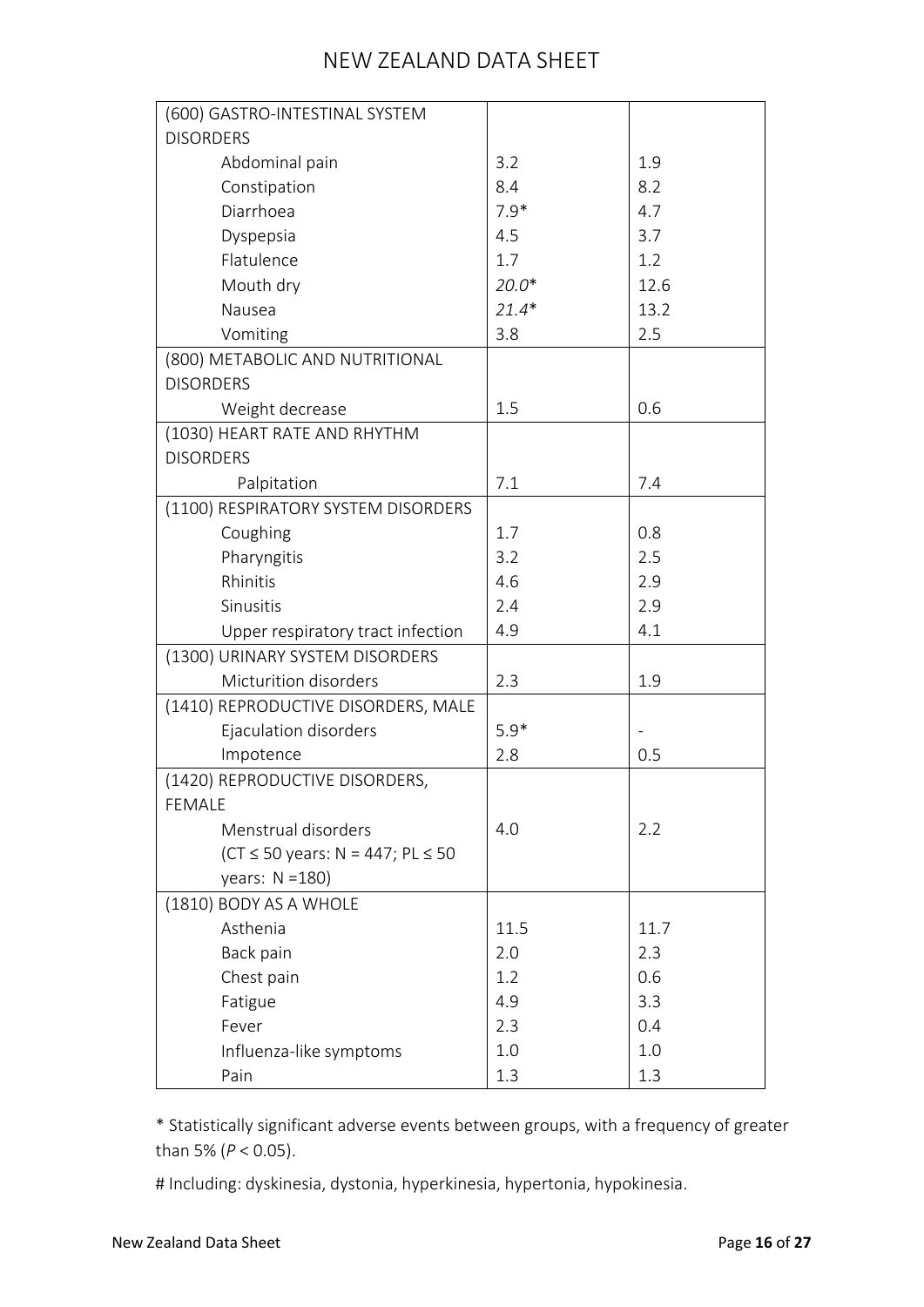## *Dose dependency of adverse events*

The potential relationship between the dose of citalopram administered and the incidence of adverse events was examined in a fixed dose study in depressed patients receiving placebo or citalopram 10, 20, 40, and 60 mg. Jonckheere's trend test revealeda positive dose response (p < 0.05) for the following adverse events: fatigue, impotence, insomnia, sweating increased, somnolence, and yawning.

## *Male and female sexual dysfunction with SSRIs*

While sexual dysfunction is often part of depression and other psychiatric disorders, there is increasing evidence that treatment with selective serotonin reuptake inhibitors (SSRIs) may induce sexual side effects. This is a difficult area to study because patients may not spontaneously report symptoms of this nature, and therefore, it is thought thatsexual side effects with the SSRIs may be underestimated. In placebo-controlled clinical trials (table), the reported incidence of decreased libido for the whole population was 2.5%; ejaculation disorder (primarily ejaculatory delay), and impotence in male depressed patients receiving citalopram (N=423) was 5.9%, and 2.8%, respectively. In female depressed patients receiving citalopram (N=660), the reported incidence of anorgasmia was 0.5%. The reported incidence of decreased libido was 0.4% among depressed patients receiving placebo, whilst sex specific adverse events were not reported among male and female depressed patients receiving placebo.

While it is difficult to know the precise risk of sexual dysfunction associated with the use of SSRIs, physicians should routinely inquire about such possible side effects.

# *Vital sign changes*

Citalopram and placebo groups were compared with respect to (1) mean change from baseline in vital signs (pulse, systolic blood pressure, and diastolic blood pressure) and (2) the incidence of patients meeting criteria for potentially clinically significant changes from baseline in these variables. These analyses did not reveal any clinically important changes in vital signs associated with citalopram treatment. In addition, a comparison of supine and standing vital sign measures for citalopram and placebo treatments indicated that citalopram treatment is not associated with orthostatic changes.

### *Weight changes*

Patients treated with citalopram in controlled trials experienced a weight loss of about 0.5 kg compared to no change for placebo patients.

# *Laboratory changes*

Citalopram and placebo groups were compared with respect to (1) mean change from baseline in various serum chemistry, haematology, and urinalysis variables and (2) the incidence of patients meeting criteria for potentially clinically significant changes from baseline in these variables. These analyses revealed no clinically important changes in laboratory test parameters associated with citalopram treatment.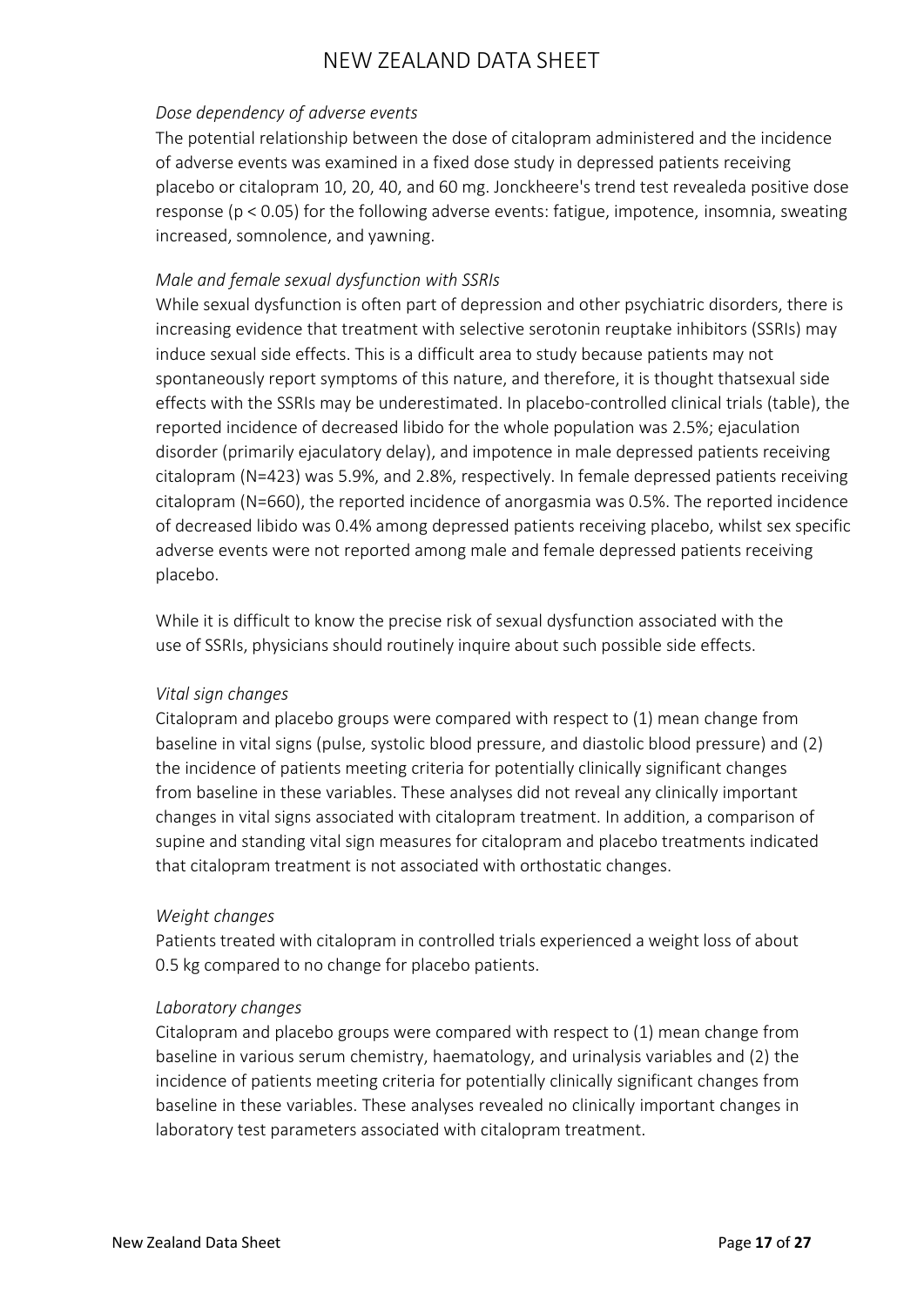# *ECG changes*

In a thorough QT study (see table below), citalopram was found to be associated with a dose-dependent increase in the QTc interval (*refer Section 4.4 Special warnings and precautions for use - QT-prolongation and Torsade de Pointes*).

| Citalopram dose | QTc interval increase | 95% confidence interval (ms) |
|-----------------|-----------------------|------------------------------|
| 20 mg/day       | 8.5                   | (6.2, 10.8)                  |
| 60 mg/day       | 18.5                  | (16.0, 21.0)                 |
| 40 mg/day       | $12.6*$               | $(10.9, 14.3)^*$             |

Electrocardiograms from citalopram ( $N = 802$ ) and placebo ( $N = 241$ ) groups were compared with respect to (1) mean change from baseline in various ECG parameters and (2) the incidence of patients meeting criteria for potentially clinically significant changes from baseline in these variables.

In the citalopram group 1.9 % of patients has a change from baseline QTcF > 60msec compared to 1.2% of the patients in the placebo group. None of the patients in the placebo group had a post-dose QTcF>500 msec compared to 0.5% of the patients in the citalopram group. The incidence of tachycardic outliers was 0.5% in the citalopram group and 0.4% in the placebo group. The incidence of bradycardic outliers was 0.9% in the citalopram group and 0.4% in the placebo group.

The only statistically significant drug-placebo difference observed was a decrease in heart rate for citalopram of 1.7 bpm compared to no change in heart rate for placebo.

*Other events observed during the premarketing evaluation of citalopram* Following is a list of WHO terms that reflect treatment-emergent adverse events, as defined in the introduction to the Undesirable effects, reported by patients treated with citalopram at multiple doses in a range of 10 to 80 mg/day during any phase of a trial within the premarketing database of 4422 patients.

All reported events are included except those already listed in the table or elsewhere in the Undesirable effects, those events for which a drug cause was remote, those event terms which were so general as to be uninformative, and those occurring in only one patient.

It is important to emphasise that, although the events reported occurred during treatment with citalopram, they were not necessarily caused by it.

Events are further categorised by body system and listed in order of decreasing frequency according to the following definitions: very common adverse events are thoseoccurring on one or more occasions in at least 1/10 patients; common adverse events are those occurring in less than 1/10 but at least 1/100; uncommon adverse events are those occurring in less than 1/100 patients but at least 1/1,000 patients; rare events are those occurring in fewer than 1/1,000 patients; unknown cannot be estimated from the available data.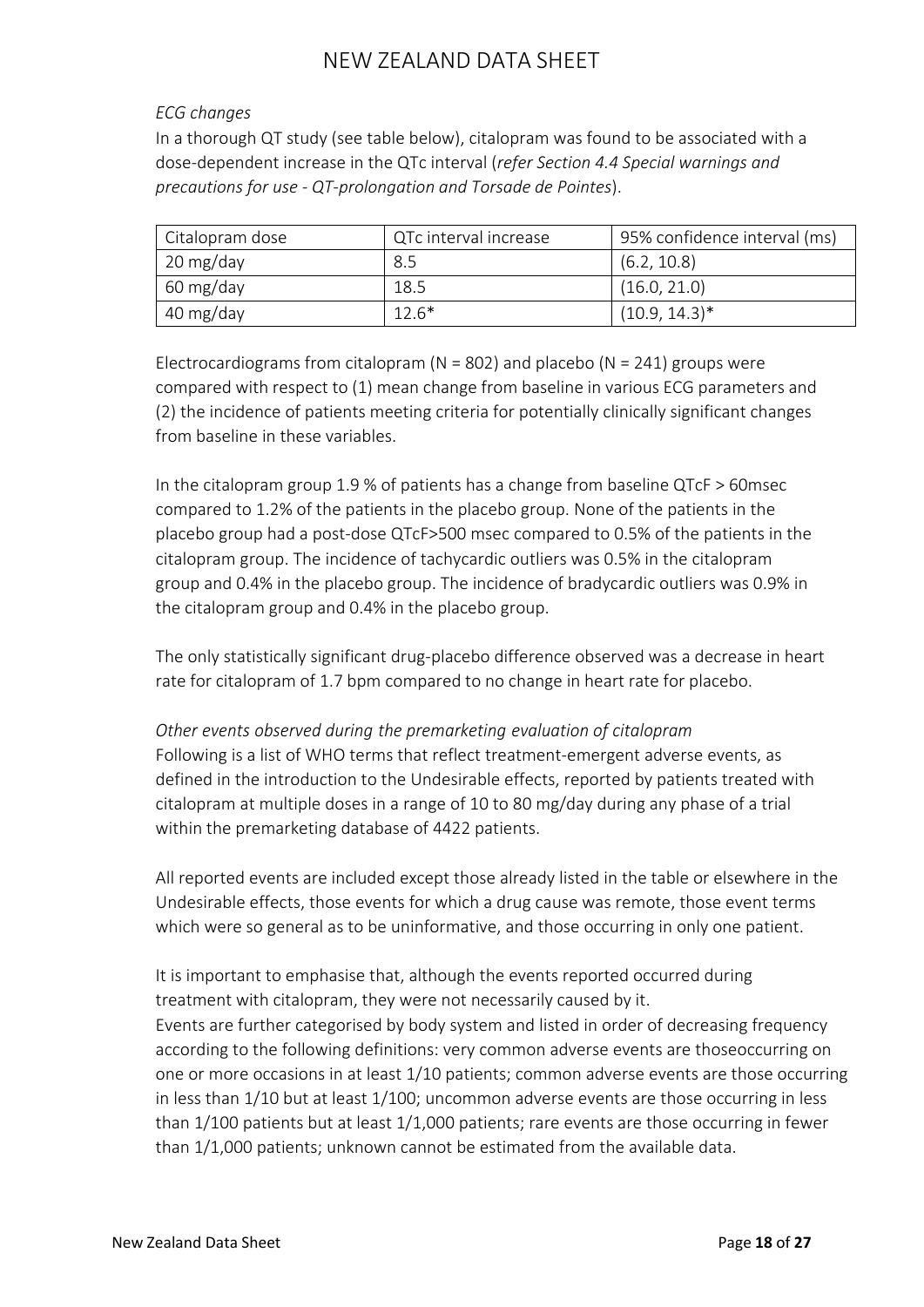## *Skin and Appendages Disorders*

*Uncommon*: photosensitivity reaction, urticaria, acne, eczema, skin discoloration, alopecia, dermatitis, skin dry, psoriasis, rash. *Rare:* hypertrichosis, decreased sweating, melanosis, keratitis, pruritus ani. *Unknown:* ecchymosis angioedema.

*Musculoskeletal System Disorders Uncommon*: arthritis, muscle weakness, skeletal pain. Rare: bursitis, osteoporosis.

*Central and Peripheral Nervous System Disorders*

*Common:* migraine.

*Uncommon:* vertigo, leg cramps, involuntary muscle contractions, speech disorder, abnormal gait, hypoaesthesia, neuralgia, ataxia, convulsions. *Rare:* abnormal coordination, hyperesthesia, ptosis, stupor.

#### *Vision Disorders*

*Common*: abnormal accommodation. *Uncommon:* conjunctivitis, eye pain. *Rare:* mydriasis, photophobia, abnormal lacrimation, cataract, diplopia. *Unknown:* visual disturbance.

*Special senses other, Disorders* Common: taste perversion. Rare: taste loss.

### *Psychiatric Disorders*

*Common:* amnesia, apathy, depression, increased appetite, aggravated depression. *Uncommon:* aggressive reaction, increased libido, paroniria, drug dependence, depersonalisation, hallucination, euphoria, psychotic depression, delusion, paranoidreaction, emotional lability, panic reaction, psychosis. *Rare:* catatonic reaction, melancholia, suicide-related events. *Unknown:* bruxism, restlessness.

### *Gastro-intestinal System Disorders*

*Common:* saliva increased. *Uncommon:* gastritis, gastroenteritis, eructation, haemorrhoids, dysphagia, gingivitis, stomatitis, teeth grinding, oesophagitis. *Rare:* colitis, gastric ulcer, duodenal ulcer, gastroesophageal reflux, diverticulitis, glossitis, hiccups, rectal haemorrhage. *Unknown:* gastrointestinal haemorrhage.

*Immune System Disorder*

*Unknown:* anaphylactic reaction, hypersensitivity NOS.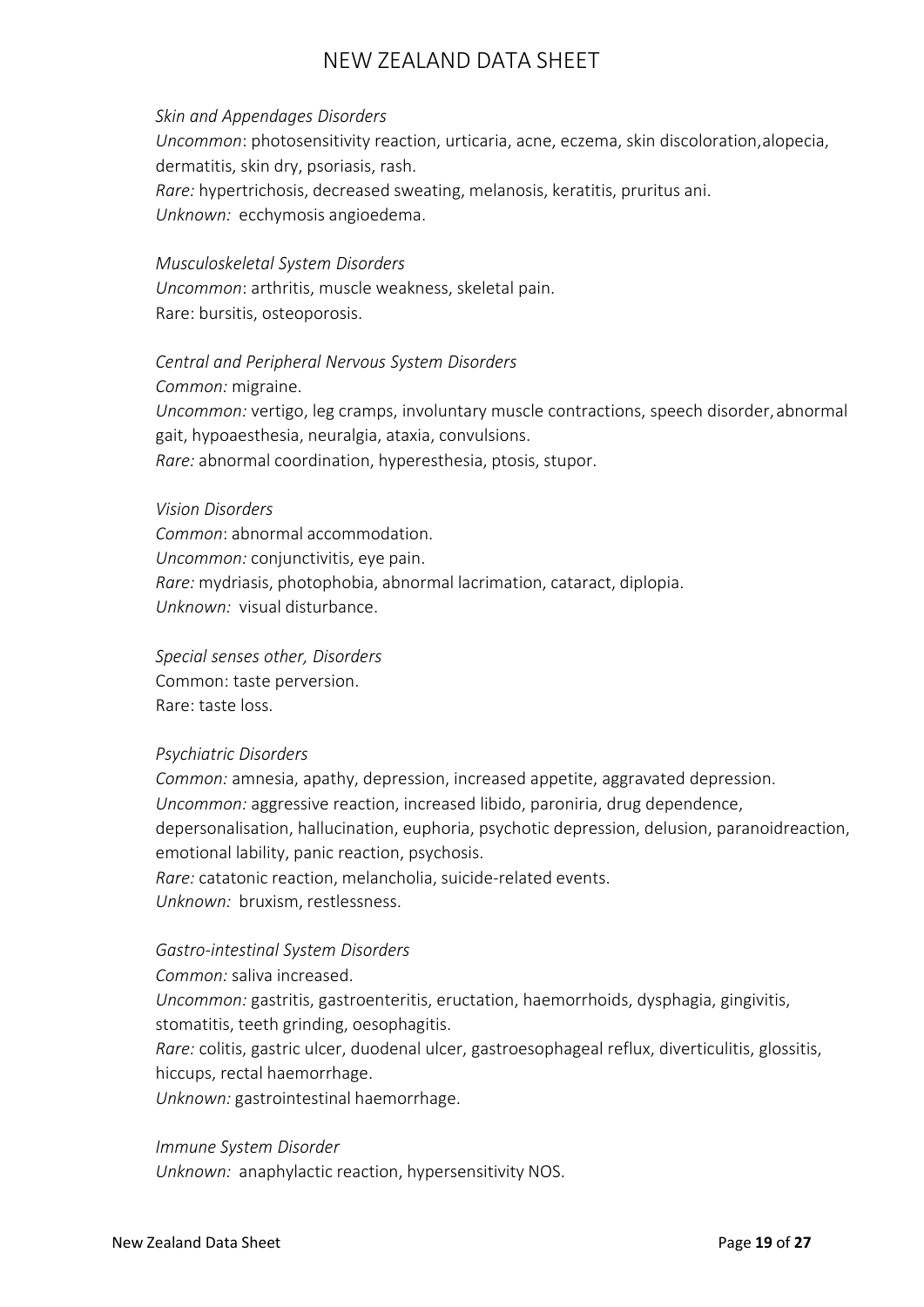### *Liver and Biliary System Disorders*

*Uncommon:* ALT increased, gamma-GT increased, ALP increased, AST. *Rare:* cholecystitis, cholelithiasis, bilirubinaemia, jaundice, hepatitis. *Unknown:* liver function test abnormal.

Metabolic and Nutritional Disorders *Common:* increased weight. *Uncommon:* thirst, dry eyes, increased alkaline phosphatase, abnormal glucose tolerance. *Rare:* hypokalaemia, obesity, hypoglycaemia, dehydration.

Endocrine Disorders *Rare:* hypothyroidism, goitre, gynaecomastia.

Cardiovascular Disorders, General *Common:* postural hypotension, hypotension. *Uncommon:* hypertension, oedema (extremities), cardiac failure, bradycardia, tachycardia. *Unknown:* orthostatic hypotension.

Myo-, Endo-, Pericardial & Valve Disorders *Uncommon:* angina pectoris, myocardial infarction, myocardial ischaemia.

### *Heart Rate and Rhythm Disorders*

*Common:* tachycardia. Uncommon: bradycardia, extrasystoles. atrial fibrillation. *Uncommon:* bradycardia, extrasystoles. atrial fibrillation. *Rare:* bundle branch block, cardiac arrest, QT Prolongation, torsades de pointes. *Vascular (Extracardiac) Disorders Uncommon:* cerebrovascular accident, flushing, transient ischemic attack. *Rare:* phlebitis.

*Respiratory System Disorders Uncommon:* bronchitis, dyspnoea, pneumonia. *Rare:* asthma, laryngitis, bronchospasm, pneumonitis, sputum increased.

*Red Blood Cell Disorders Uncommon: anaemia. Rare: hypochromic anaemia. White Cell and Reticuloendothelial System Disorders Uncommon:* leucopenia, leukocytosis, lymphadenopathy. *Rare:* granulocytopenia, lymphocytosis, lymphopenia.

### *Platelet, Bleeding & Clotting Disorders*

*Uncommon*: abnormal bleeding, predominantly ofthe skin and mucous membranes, including purpura, epistaxis, haematomas, vaginal bleeding and gastrointestinal bleeding. *Rare:* pulmonary embolism, coagulation disorder, gingival bleeding. *Unknown:* thrombocytopenia.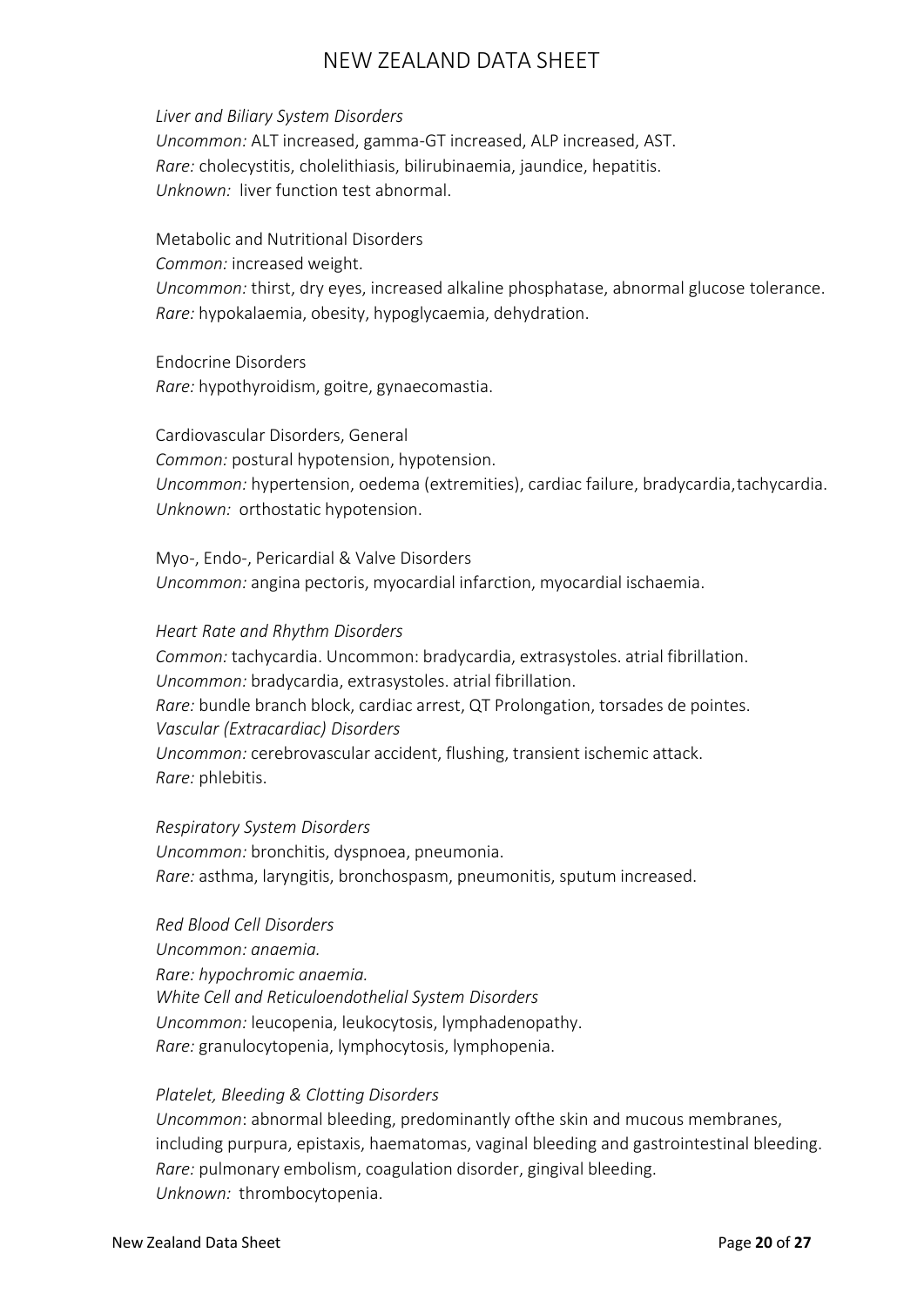*Urinary System Disorders Common:* polyuria. *Uncommon:* micturition frequency, urinary incontinence, urinary retention, dysuria. *Rare:* facial oedema, haematuria, oliguria, pyelonephritis, renal calculus, renal pain.

*Reproductive Disorders/Female*

*Common:* amenorrhoea. *Uncommon:* lactation nonpuerperal, breast pain, breast enlargement, vaginal haemorrhage, menorrhagia. *Unknown:* metrorrhagia.

*Reproductive System and Breast Disorders/Male Unknown;* priapism, galactorrhoea.

*Body as a whole Uncommon:* hot flushes, rigors, alcohol intolerance, syncope. *Rare:* hayfever.

## *Other events observed during the post marketing evaluation of citalopram*

Although no causal relationship to citalopram treatment has been found, the following adverse events have been reported to be temporally associated with citalopram treatment in at least 3 patients (unless otherwise noted) and not described elsewhere in the UNDESIRABLE EFFECTS: angioedema, choreoathetosis, epidermal necrolysis (3 cases),erythema multiforme, hepatic necrosis (2 cases), hepatitis, cholestatic hepatitis, hyponatraemia, neuroleptic malignant syndrome, mania, pancreatitis, serotonin syndrome, spontaneous abortion, thrombocytopenia, ventricular arrhythmia, priapism, inappropriate ADH secretion and withdrawal syndrome.

Akathisia has been reported very rarely (< 1/10,000).

Hyponatraemia has been reported rarely (< 1/10,000).

Cases of QT-prolongation have been reported during the post-marketing period, predominantly in patients with pre-existing cardiac disease.

# *Class effect*

Epidemiological studies, mainly conducted in patients 50 years of age and older, show an increased risk of bone fractures in patients receiving SSRIs and TCAs. The mechanism leading to this risk is unknown.

### Reporting of suspected adverse reactions

Reporting suspected adverse reactions after authorisation of the medicine is important. It allows continued monitoring of the benefit/risk balance of the medicine. Healthcare professionals are asked to report any suspected adverse reactions [https://nzphvc.otago.ac.nz/reporting/}](https://nzphvc.otago.ac.nz/reporting/)

### 4.9 Overdose

In general, the main therapy for all overdoses is supportive and symptomatic care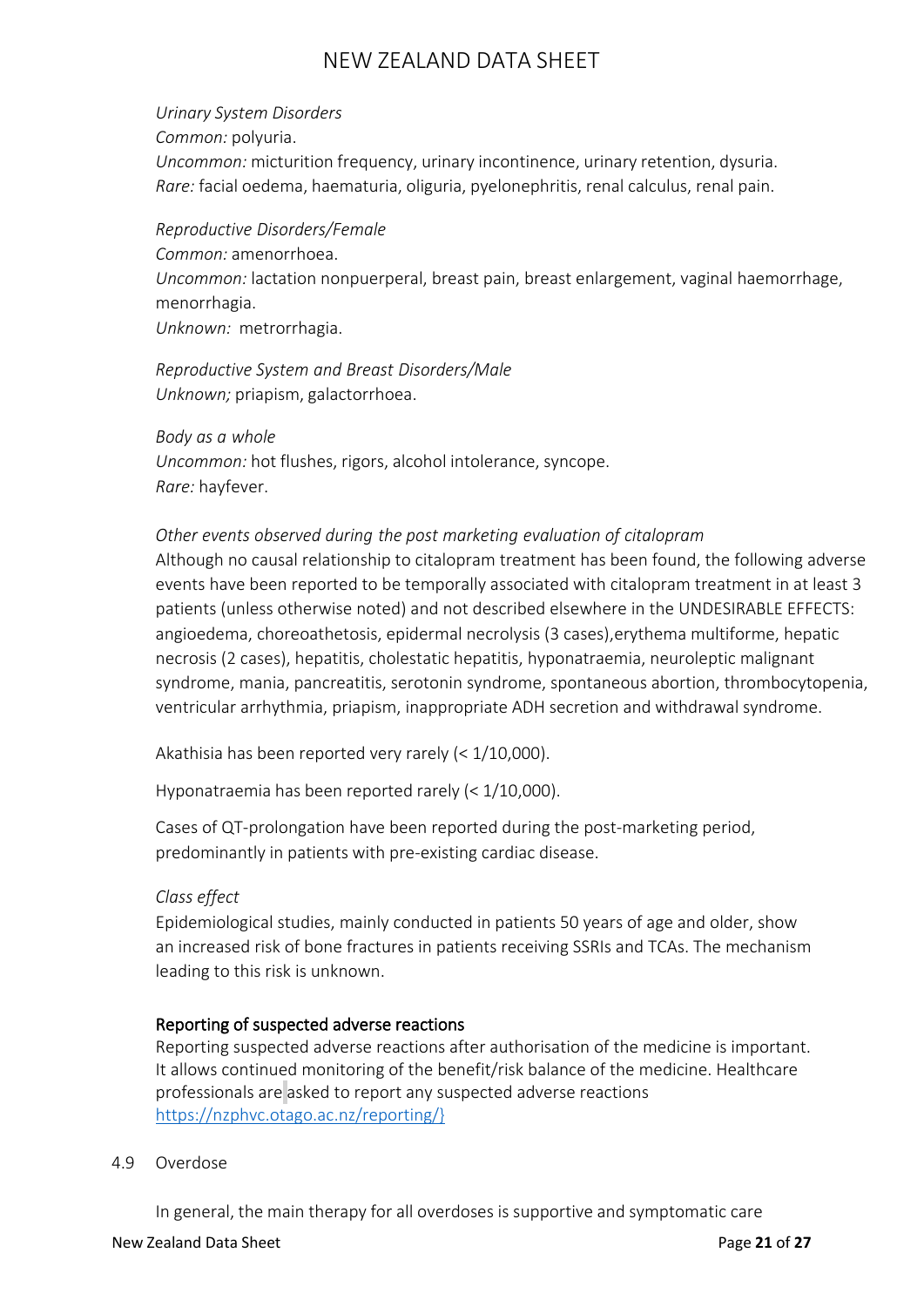Citalopram is given to depressed patients who are patients at are at potential risk of suicide and some reports of attempted suicide with citalopram– treated patients have been received. Detail is often lacking regarding precise dose or combination with other drugs and/or alcohol.

An adult patient has survived intoxication with 5,200 mg citalopram.

## *Symptoms*

The following symptoms have been seen in reported overdose of citalopram: drowsiness, convulsions, tachycardia, somnolence, coma, nausea, vomiting, tremor, cyanosis, sweating and rare ECG changes, including QTc prolongation, nodal rhythm, ventricular arrhythmia and very rare cases of Torsade's de Pointes. Fatalities have been reported.

# *Treatment*

There is no specific antidote. Treatment is symptomatic and supportive. The use of activated charcoal should be considered. Activated charcoal may reduce the absorption of the drug if given within one or two hours after ingestion. In patients who are not fully conscious or have an impaired gag reflex, consideration should be given to administering activated charcoal via a nasogastric tube, once the airway is protected. Medical surveillance is advisable. ECG monitoring is recommended when more than 600mg have been ingested. Convulsions may be treated with diazepam.

Elimination half-life (T½β) and  $T_{max}$  are independent of the dose taken. Information on these pharmacokinetic parameters can be found under Uses.

For further advice on management of overdose please contact the Poisons Information Centre (Tel: 0800 764 766 for New Zealand). An adult patient has survived intoxication with 5,200 mg citalopram.

# 5. PHARMACOLOGICAL PROPERTIES

### 5.1 Pharmacodynamic properties

### *Actions*

Biochemical and behavioural studies have shown that citalopram is a potent inhibitor of the serotonin (5-HT)-uptake.

Tolerance to the inhibition of 5-HT-uptake is not induced by long-term treatment with citalopram.

Citalopram is one of the most Selective Serotonin Reuptake Inhibitor (SSRI) yet described, with no, or minimal, effect on noradrenaline (NA), dopamine (DA) and gamma aminobutyric acid (GABA) uptake.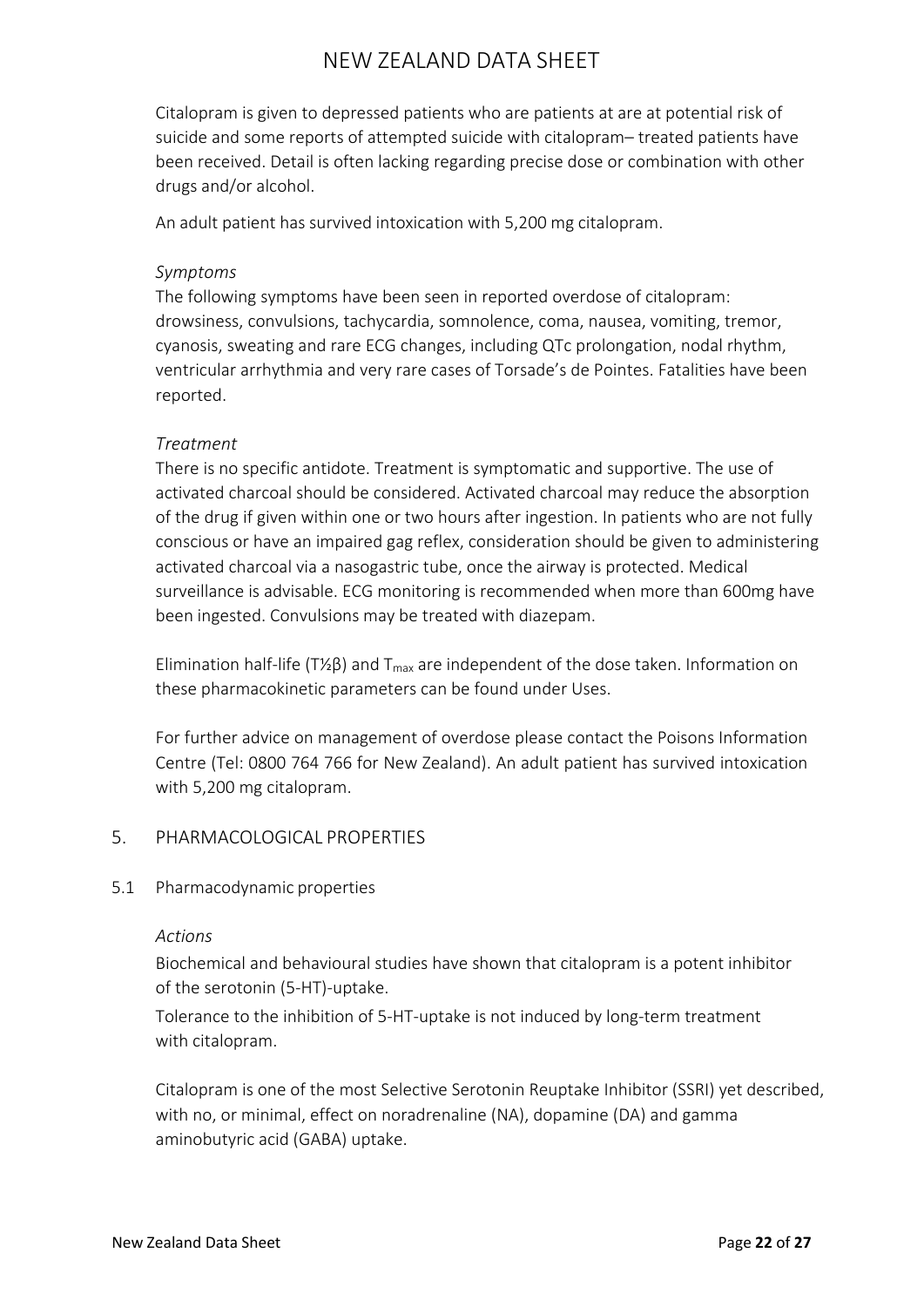In contrast to many tricyclic antidepressants and some of the newer SSRI's, citalopram has no or very low affinity for a series of receptors including 5-HT1A, 5-HT2, DA D1 and DA D2 receptors, α1-, α2- β-adrenoceptors, histamine H1, muscarine cholinergic, benzodiazepine, and opioid receptors. A series of functional in vitro tests in isolated organs as well as functional in vivo tests have confirmed the lack of receptor affinity.

This absence of effects on receptors could explain why citalopram produces fewer of the traditional side effects of tricyclic antidepressants such as dry mouth, bladder and gut disturbance, blurred vision, sedation, cardiotoxicity and orthostatic hypotension.

Suppression of rapid eye movement (REM) sleep is considered a predictor of antidepressant activity. Like tricyclic antidepressants, other SSRIs and MAO inhibitors, citalopram suppresses REM-sleep and increases deep slow-wave sleep.

The main metabolites of citalopram are all SSRIs although their potency and selectivity ratios are lower than those of citalopram but higher than those of many of the newer SSRIs. The metabolites do not contribute to the overall antidepressant effect.

In humans citalopram does not impair cognitive (intellectual function) and psychomotor performance and has no or minimal sedative properties, either alone or in combination with alcohol.

Citalopram did not reduce saliva flow in a single dose study in human volunteers although dry mouth occurred significantly more frequently than with placebo in clinical trials.

In none of the studies in healthy volunteers did citalopram have significant influence on cardiovascular parameters. Citalopram has no effect on the serum levels of prolactin and growth hormone.

Like other SSRIs, citalopram increases plasma prolactin, an effect secondary to the prolactin stimulating role of serotonin. The dose response curve is flat.

### 5.2 Pharmacokinetic properties

### *Absorption*

Absorption is almost complete and independent of food intake ( $T_{max}$  mean 3 hours). Oral bioavailability is about 80%.

### *Distribution*

The apparent volume of distribution (Vd) $<sub>β</sub>$  is about 12 - 17 L/kg. The plasma protein</sub> binding is below 80% for citalopram and its main metabolites.

### *Biotransformation*

Citalopram is metabolized to the active dimethyl citalopram, didemethyl citalopram, citalopram-N-oxide and an inactive deaminated propionic acid derivative. All the active metabolites are also SSRIs, although weaker than the parent compound.

#### New Zealand Data Sheet **Page 23** of 27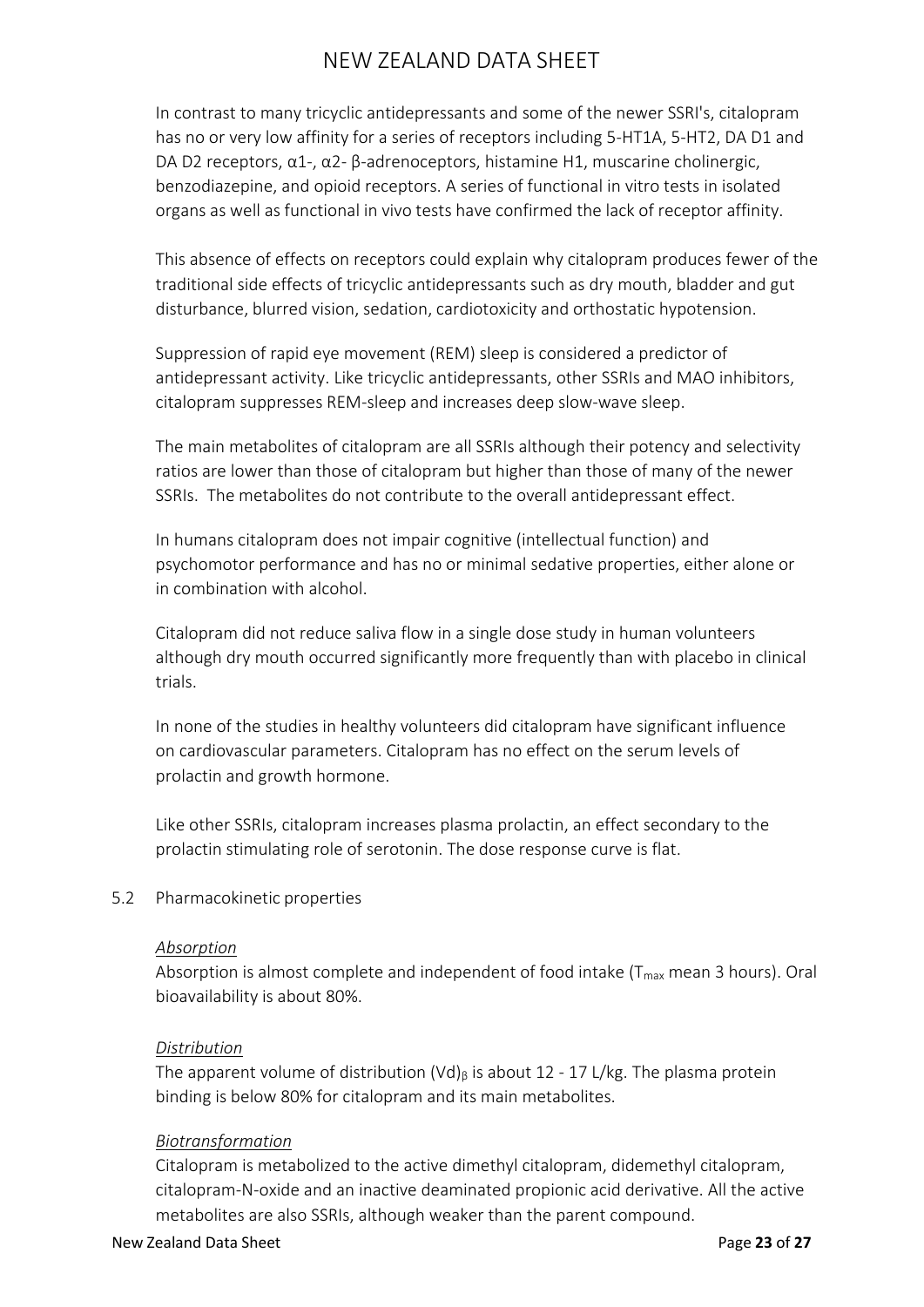Unchanged citalopram is the predominant compound in plasma.

## *Elimination*

The elimination half-life (T<sub>½β</sub>) is about 1½ days and the systemic citalopram plasma clearance (Cls) is about 0.3 - 0.4 L/min, and oral plasma clearance (Cloral) is about 0.4 L/min. Citalopram is excreted mainly via the liver (85%) and the remainder (15%) via the kidneys; 12 - 23% of the daily dose is excreted in urine as unchanged citalopram. Hepatic (residual) clearance is about 0.3 L/min and renal clearance about 0.05 - 0.08 L/min.

## *Linearity*

The kinetics is linear. Steady state plasma levels are achieved in 1-2 weeks. Average concentrations of 300 nmol/L (165 - 405 nmol/L) are achieved at a daily dose of 40 mg. There is no clear relationship between citalopram plasma levels and therapeutic response or side effects.

## *Reduced hepatic function*

Citalopram is eliminated more slowly in patients with reduced hepatic function. The halflife of citalopram is about twice as long and steady state citalopram concentrations at a given dose will be about twice as high as in patients with normal liver function.

## *Reduced renal function*

Citalopram is eliminated more slowly in patients with mild to moderate reduction of renal function, without any major impact on the pharmacokinetics of citalopram. Patients with a mean serum creatinine value of 278 mcmol/L had a mean T½β of 49.5 hours versus 36.8 hours in healthy volunteers. At present no information is available for treatment of patients with severely reduced renal function (creatinine clearance < 20 mL/min).

# *Elderly patients (> 65 years)*

Longer half-lives (1.5 - 3.75 days) and decreased clearance values (0.08-0.3L/min) due to a reduced rate of metabolism have been demonstrated in elderly patients. Steady state levels were about twice as high in the elderly than in younger patients treated with the same dose.

### *Polymorphism*

There was no difference in the AUC between poor and extensive metabolisers with respect to CYP2D6 following administration of citalopram.

The AUC for poor metabolisers with respect to CYP2C19 was less than 2-fold higher than the AUC observedin the extensive metabolisers (*refer Section 4.2 Dose and method of administration*).

### 5.3 Preclinical safety data

For comparison the recommended daily therapeutic dose is 0.3 - 0.9 mg/kg.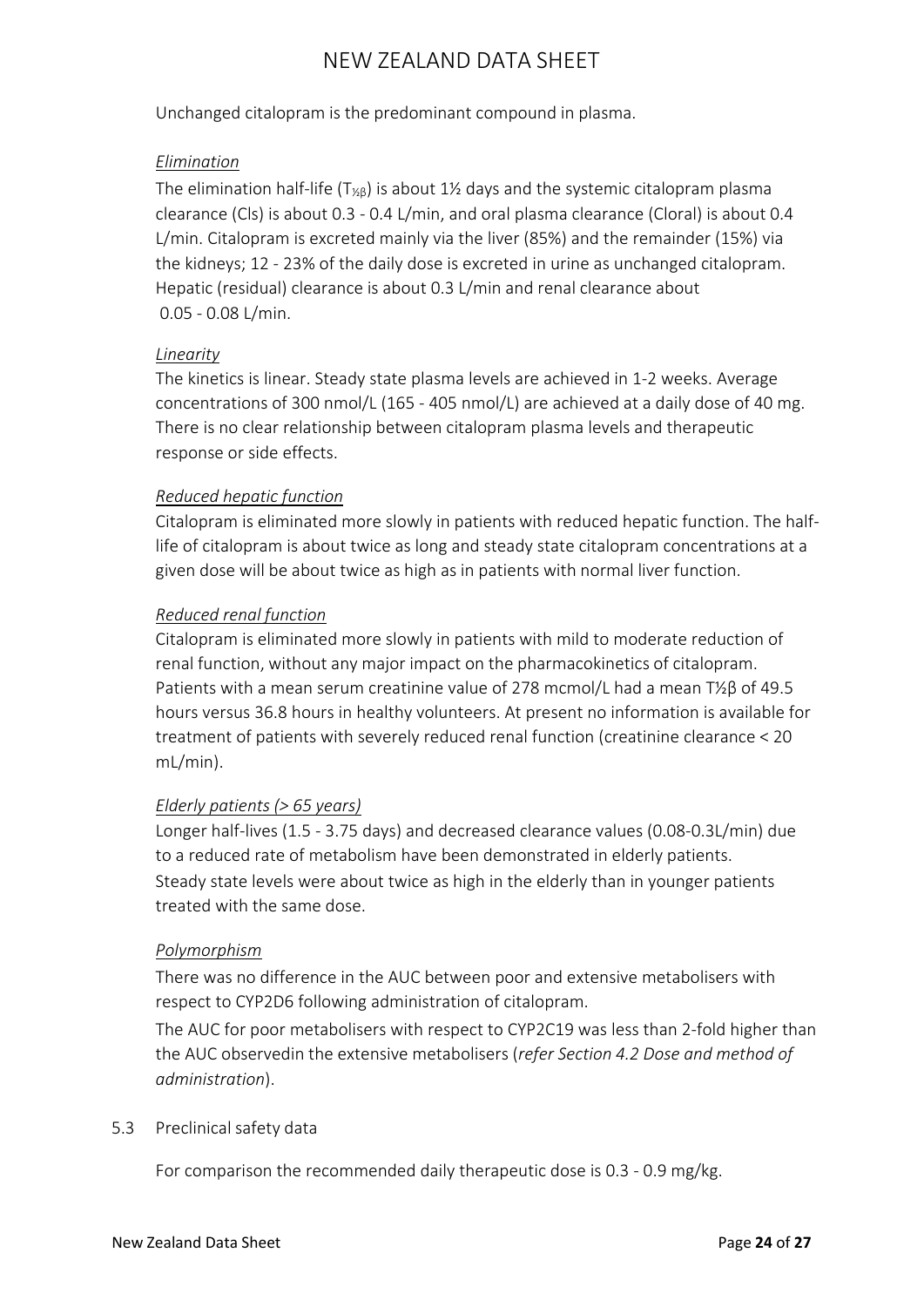Fatty infiltration of the liver was seen in male rats but not in females and was greater when citalopram was given by gavage (8 mg/kg/day for 3 months) than in a more sustained manner via the diet (32 mg/kg/day for 12 months). Citalopram (25 mg/kg/day for 28 days) given as infusion over 30 minutes did not induce signs of fatty infiltration. The fattyinfiltrations, which are completely reversible, are therefore connected with excessive first-pass metabolic transformation in the male rat. This has no clinical parallel, since first-pass metabolism is modest in man. Induction of completely reversible phospholipidosis was seen in both male and female rodents receiving 60 and 120 mg/kg/day (rats, 52 weeks) and 100 and 240 mg/kg/day (mice, 26 weeks). There was no evidence of phospholipidosis in dogs. Citalopram has not shown any signs of phospholipidosis in humans.

The ratio between the doses which caused phospholipidosis in rats and mice and the therapeutic dose is high (ratio rats/humans 53 and ratio mice/humans 167).

The phenomenon is also seen with many other marketed cationic amphiphilic drugs including most tricyclic antidepressants, several neuroleptics, some cardiovascular agents and no clinical problems related to phospholipidosis have been observed with these drugs.

After life-long treatment (2 years) retinal changes were observed in the top dose group of albino rats given 80 mg/kg/day. No changes were observed after 1 year. Albino rats having no pigmentation are light sensitive and the changes are most likely related to drug-induced mydriasis (pupillary dilatation). No changes have been observed in pigmented mice or in dogs.

High doses of citalopram, which resulted in high plasma concentrations of citalopram and metabolites, have been associated with convulsions and ECG abnormalities in experimental animals.

In dogs' convulsions and death occurred when plasma citalopram levels exceeded 6,000 nmol/L (more than 20 times the average patient level). By preventing convulsive episodes with diazepam intravenous infusion could be continued up to 70 mg/kg resulting in plasma concentrations of up to 21,000 nmol/L without indications of serious toxicity. Repeated dose toxicity studies demonstrated that fatal arrhythmias may occur at combined high levels of the didemthyl metabolite (which affects the heart) and citalopram (central nervous effects). Neither citalopram alone nor the metabolite aloneproduce dangerous arrhythmias. The didemethyl metabolite, however, prolongs the QTinterval – an action which can develop into fatal arrhythmia when coupled with centrallymediated effects induced by convulsive or near convulsive doses of citalopram.

Fatal arrhythmias may occur in dogs simultaneously exposed to citalopram levels exceeding about 2,600 nmol/L and didemethyl metabolite levels exceeding about 1,000 nmol/L. However, the kinetics differ greatly between dogs and man and the didemethyl metabolite is much less prominent in man.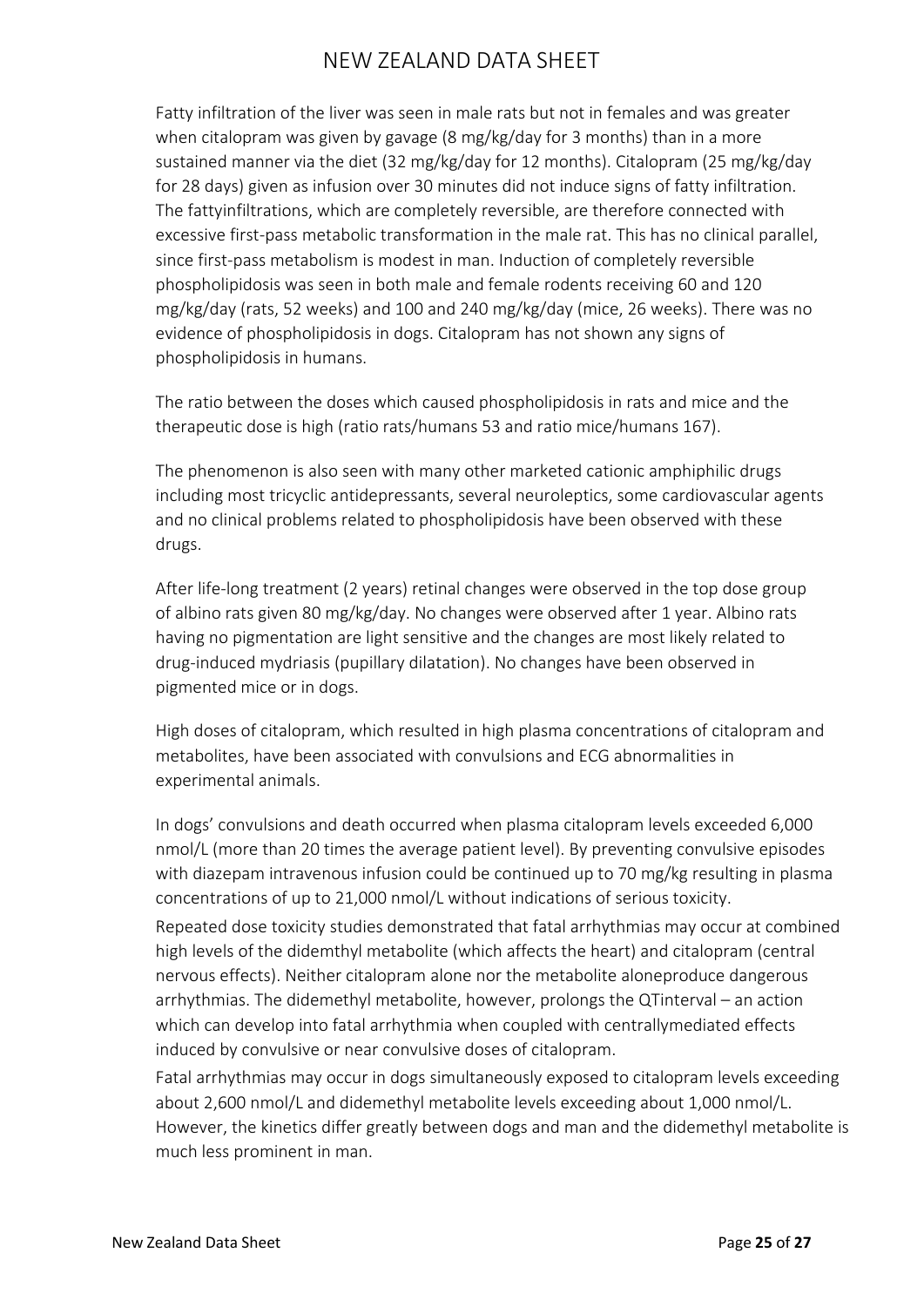| Dose 40 mg citalopram per day | No. of patients in | Mean     | <b>SD</b> |
|-------------------------------|--------------------|----------|-----------|
|                               | steady state       | (nmol/L) | (mmol/L)  |
| Citalopram                    | 2,087              | 276      | 186       |
| Dimethylcitalopram            | 2,067              | 116      | 113       |
| Didemethylcitalopram          | 2,020              | 22       | 20        |

Pharmacokinetic data indicate that high levels of citalopram following an overdose will not be combined with immediate high levels of the metabolite, which require a twostep demethylation, i.e. maximum levels of the didemethyl metabolite are obtained 2-3 days after a single dose. The highest didemethyl level of 140 nmol/L was found 2-3 days afteran overdose of 1,200 mg citalopram and the citalopram level at that time was 1,950 nmol/L. The metabolite related cardiovascular findings in dogs are therefore of no concern for the clinical use of citalopram.

# 6. PHARMACEUTICAL PARTICULARS

# 6.1 List of excipients

Citalopram Tablets, Film-coated 20mg contains the following excipients: lactose monohydrate, maize starch, microcrystalline cellulose, croscarmellose sodium, magnesium stearate, hypromellose, titanium dioxide, purified talc, macrogol 400 andpurified water.

The tablets contain lactose monohydrate. Patients with rare hereditary problems of galactose intolerance, the Lapp lactase deficiency or glucose-galactose malabsorption should not receive this medicine (*Refer to Section 4.4 Special Warning and precautions*).

6.2 Incompatibilities

In the absence of compatibility studies, this medicine must not be mixed with other medicines.

### 6.3 Shelf life

36 months from date of manufacture when stored below 25°C.

6.4 Special precautions for storage

Store below 25°C. Store in the original package. Protect from heat and light.

6.5 Nature and contents of container

Blisters packs of 28, 56 or 84 tablets.

*Not all pack sizes may be marketed.*

6.6 Special precautions for disposal

No special requirements